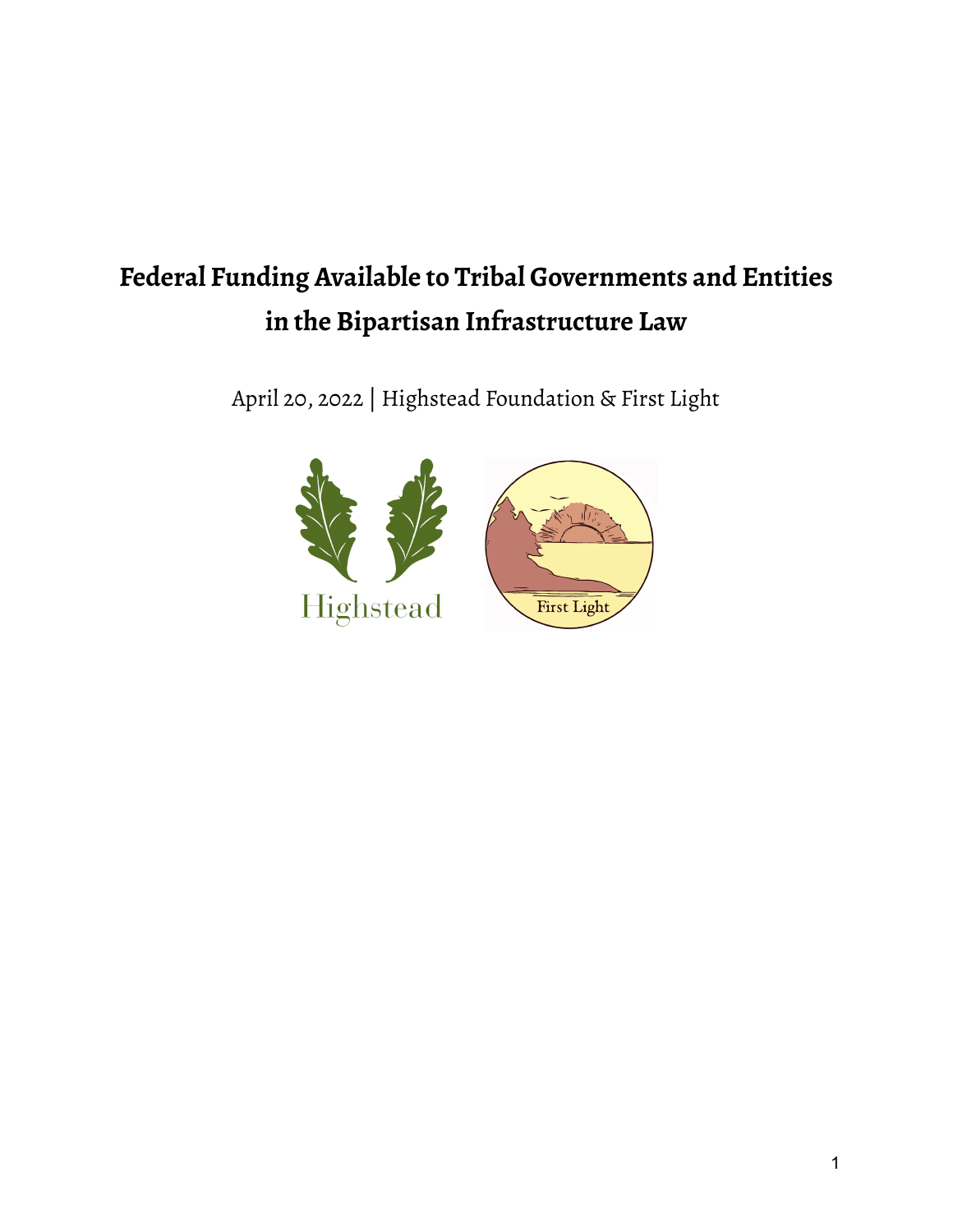

**\*The information gathered in this document is designed for BIA Region 1 (Eastern Region), and is not a comprehensive list of all funding available to Tribal Entities and Governments in the Bipartisan Infrastructure Law. Program language and category headings are those used by the funding sources.**

# **Table of Contents:**

# "For Tribes Only" Programs:

| Health                             |    |
|------------------------------------|----|
| Public Transportation              |    |
| Resilience                         | 5. |
| Roads, Bridges, and Major Projects |    |
| Water                              |    |

# "Set Aside" Programs:

| Broadband                          | 11 |
|------------------------------------|----|
| Environment                        | 13 |
| Resilience                         | 14 |
| Roads, Bridges, and Major Projects | 15 |
| Water                              | 17 |

## Competitive Programs:

| Broadband                          | 20 |
|------------------------------------|----|
| Energy                             | 22 |
| Environment                        | 24 |
| Public Transportation              | 27 |
| Resilience                         | 28 |
| Roads, Bridges, and Major Projects | 28 |
| Safety                             | 29 |

# Appendix:

| Spreadsheet           | 30 |
|-----------------------|----|
| Resources             | 30 |
| Presentation          | 30 |
| Research Organization | 32 |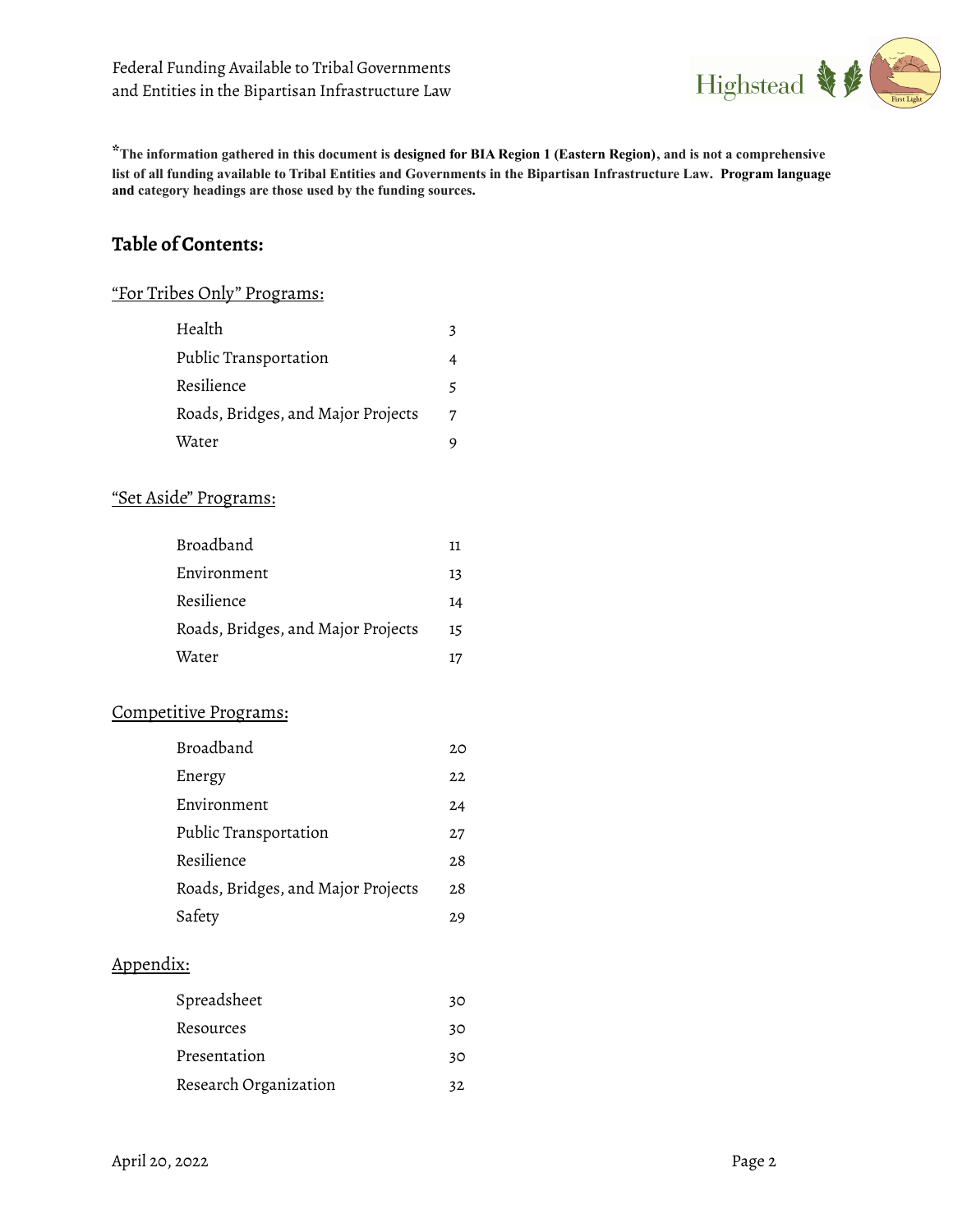

# **"For Tribes Only" Programs**

"For Tribes Only"| Health

# **Indian Health Service Sanitation Facilities Program**

- **Agency and Bureau:** Department of Health and Human Services,Indian Health Service
- **Amount:** \$3.5 billion
- **Description:** The mission of the Indian Health Service is to raise the physical, mental, social, and spiritual health of American Indians and Alaska Natives to the highest level. To carry out this mission, the Indian Health Service provides comprehensive primary health care and disease prevention services. The Sanitation Facilities Construction Program is the environmental engineering component of the Indian Health Service health delivery system. To support the Indian Health Service mission, the Sanitation Facilities Construction Program provides technical and financial assistance to American Indian tribes and Alaska Native villages for the cooperative development and construction of safe drinking water supply, sewage, and solid waste disposal facilities, and related support facilities.
- **Eligible uses:** The Indian Health Care Improvement Act requires the Indian Health Service to identify the universe of sanitation facilities needed for existing American Indian and Alaska Native homes by documenting deficiencies and proposing projects to address their needs. These projects prevent communicable diseases by providing eligible new and existing Indian homes with services such as water wells, onsite wastewater disposal systems, or connections to community water supply and wastewater disposal systems. These projects can also include provision of new or upgraded water supply or waste disposal systems.
- **Funding mechanism:** Indian Self-Determination and Education Assistance Act Agreements, Direct Federal Spending
- **Recipients:** Federally recognized Tribal governments
- **Contacts:**IHS Headquarters, 5600 Fishers Lane, Rockville, MD20857. <https://www.ihs.gov/contactus/contact-us-form/>
- **Links:**
	- [https://www.ihs.gov/ihscalendar/download/?method=inline&fileID=B3270D4B-9454-96](https://www.ihs.gov/ihscalendar/download/?method=inline&fileID=B3270D4B-9454-9677-161FF26B85853D90) [77-161FF26B85853D90](https://www.ihs.gov/ihscalendar/download/?method=inline&fileID=B3270D4B-9454-9677-161FF26B85853D90)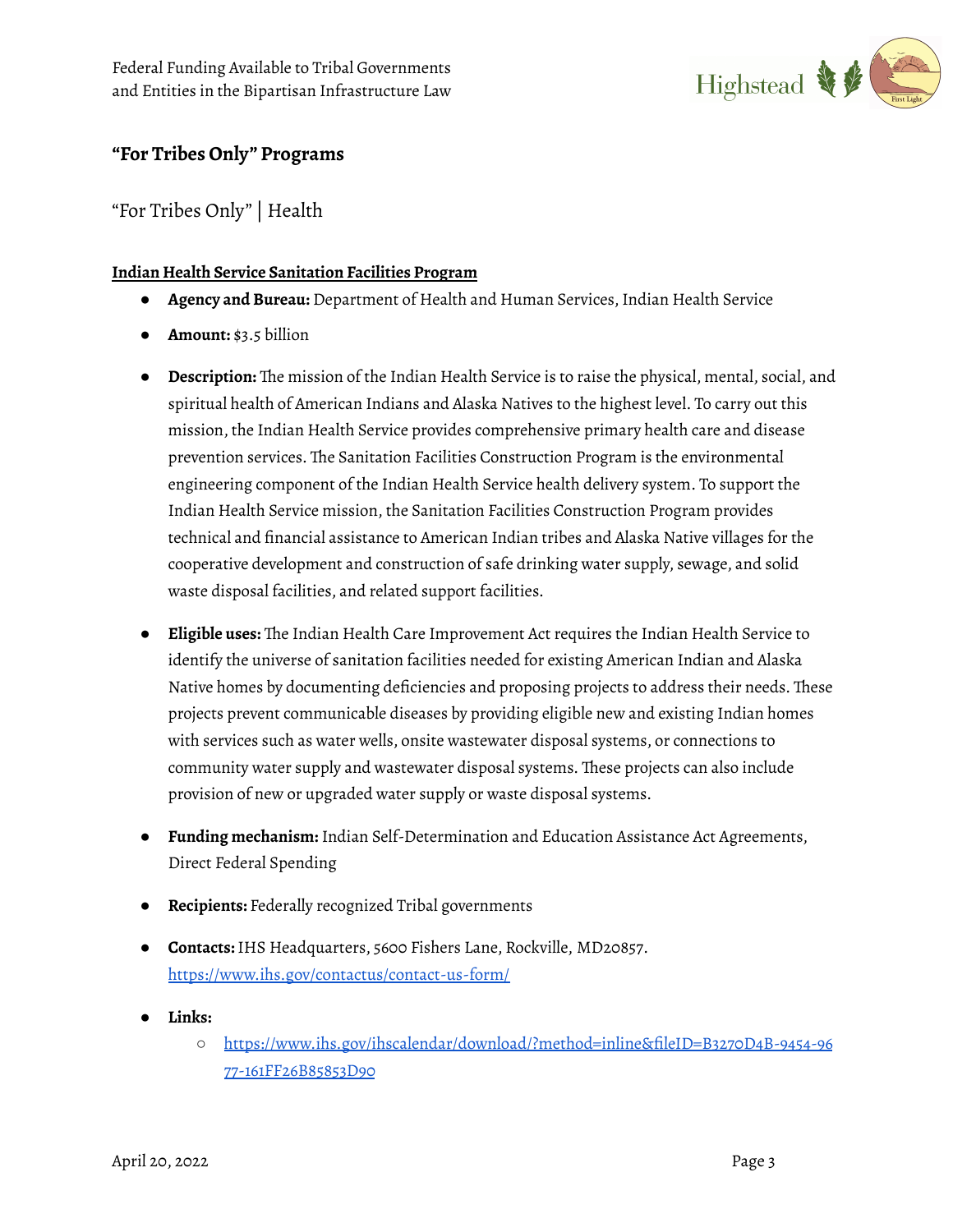

# "For Tribes Only"| Public Transportation

#### **Public Transportation on Indian Reservations (Tribal Transit Program)**

- **Agency and Bureau:** Department of Transportation, Federal Transit Administration
- **Amount:** \$229 million
- **Description:** Provides direct funding to federally recognized Indian tribes to provide public transportation service on and around Indian reservations or Tribal land in rural areas.
- **Eligible uses:** Federally recognized tribes may use the funding for capital, operating, planning, and administrative expenses for public transit projects that meet the growing needs of rural tribal communities.
- **Funding mechanism:** Competitive grant (\$45 million), formula grant (\$183 million)
- **Recipients:** Federally recognized Indian Tribes
- **Next milestone:** FTA published a Notice of Funding Opportunity in Feb 2022, applications are due May 25, 2022
- **History in Maine / Past examples:** [https://www.transit.dot.gov/funding/grants/grant-programs/fiscal-year-2019-tribal-transit-pro](https://www.transit.dot.gov/funding/grants/grant-programs/fiscal-year-2019-tribal-transit-projects) **[jects](https://www.transit.dot.gov/funding/grants/grant-programs/fiscal-year-2019-tribal-transit-projects)**
- **Contacts:** FTA's Regional Tribal Liaison: [sergio.coronado@dot.gov,](mailto:sergio.coronado@dot.gov) Tribal Transit Program Manager, Matt Lange, [tribaltransit@dot.gov](mailto:tribaltransit@dot.gov)
- **Links:**
	- [https://www.transit.dot.gov/sites/fta.dot.gov/files/2022-03/FY22-Tribal-Transit-Compet](https://www.transit.dot.gov/sites/fta.dot.gov/files/2022-03/FY22-Tribal-Transit-Competitive-Program-Webinar-Presentation.pdf) [itive-Program-Webinar-Presentation.pdf](https://www.transit.dot.gov/sites/fta.dot.gov/files/2022-03/FY22-Tribal-Transit-Competitive-Program-Webinar-Presentation.pdf)
	- <https://www.transit.dot.gov/tribal-transit>
- **Apply here:** <https://www.grants.gov/web/grants/view-opportunity.html?oppId=338127>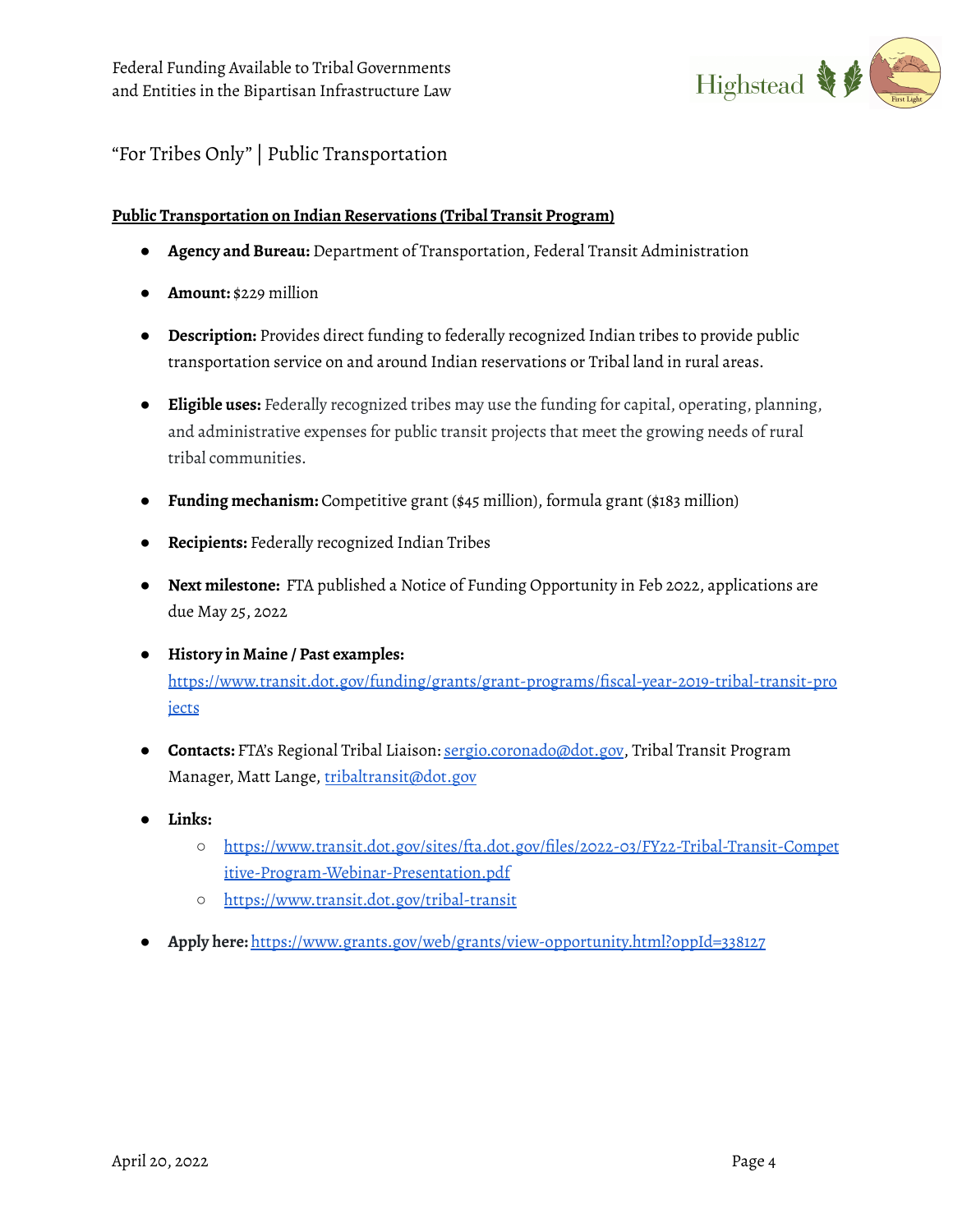

# "For Tribes Only"| Resilience

# **Tribal Climate Resilience -Adaptation Planning**

- **Agency and Bureau:** Department of the Interior, Indian Affairs
- **Amount:** \$86 million
- **Description:** Tribal Climate Adaptation programs provide support for climate resilient planning to help sustain Tribal ecosystems and natural and cultural resources, economies, infrastructure, human health, and safety.
- **Eligible uses:** Funds may be used for trainings and workshops, vulnerability and risk assessment, supplementary monitoring for climate-related decision-making, scoping efforts, adaptation planning, travel support, ocean and coastal management planning, capacity building for adaptation planning, relocation, managed retreat, or protect-in-place assessment, planning, and design; and internships and youth engagement. Funding is not for routine monitoring programs or research.
- **Funding mechanism:** Annual Awards program
- **Recipients:** Tribal governments recognized
- **● Next milestone:**
	- An informational webinar will be hosted by the Institute for Tribal Environmental Professionals (ITEP) Tribes and Climate Change Program on the funding opportunity, and is scheduled for Monday, April 25th at 1:30 – 3 pm MDT.
	- <https://register.gotowebinar.com/register/1540500874348907791>
- **History in Maine / Past examples:** <https://www.bia.gov/bia/ots/annual-awards-program>
- **Contacts:**
	- Casey Thornbrugh, NE / SE CASC Tribal Climate Resilience Liaison, [cthornbrugh@usetinc.org](mailto:cthornbrugh@usetinc.org)
	- Harold Peterson, [harold.peterson@bia.gov,](mailto:harold.peterson@bia.gov) [resilience.funding@bia.gov](mailto:resilience.funding@bia.gov)
- **● Links:**
	- **○** [https://www.energy.gov/sites/default/files/2021-04/2\\_Novak.pdf](https://www.energy.gov/sites/default/files/2021-04/2_Novak.pdf)
	- **○** [https://www.bia.gov/sites/bia.gov/files/assets/as-ia/opa/pdf/Indian%20Affairs%20BIL%](https://www.bia.gov/sites/bia.gov/files/assets/as-ia/opa/pdf/Indian%20Affairs%20BIL%20Spend%20Plan_FINAL.pdf) [20Spend%20Plan\\_FINAL.pdf](https://www.bia.gov/sites/bia.gov/files/assets/as-ia/opa/pdf/Indian%20Affairs%20BIL%20Spend%20Plan_FINAL.pdf)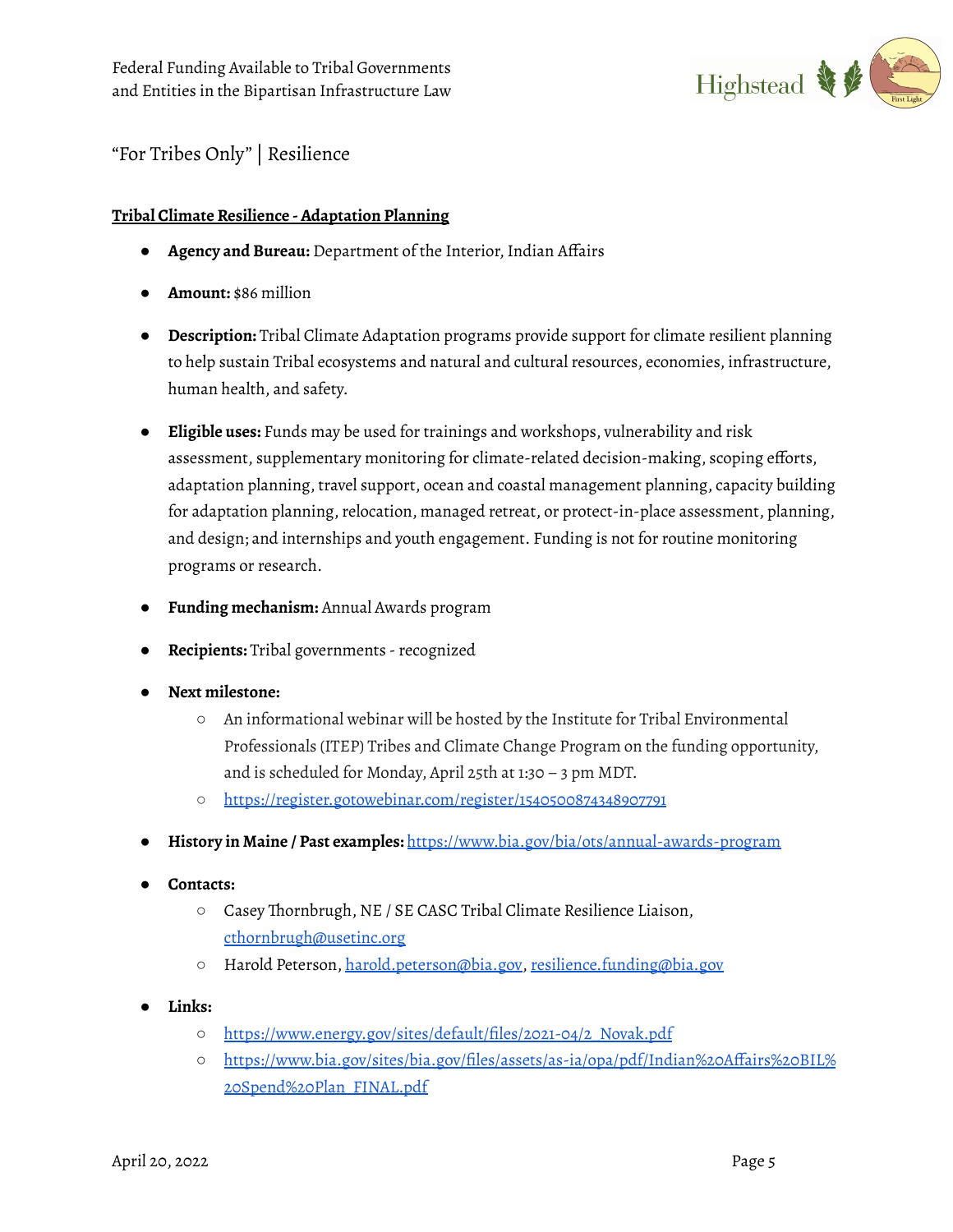

**○** <https://www.bia.gov/bia/ots/tribal-climate-resilience-program>

#### **Tribal Climate Resilience -Community Relocation** *\*NEW\**

- **Agency and Bureau:** Department of the Interior,Indian Affairs
- **Amount:** \$130 million
- **Description:** Implementation of Community Relocation, Managed Retreat, or Protect-in-Place Actions to increase climate resilience.
- **Eligible uses:** Funds are designed to support tribes facing questions and decisions regarding managed retreat, expansion, protect-in-place, and relocation options due to threats from intensifying coastal or riverine erosion, flooding and permafrost degradation impacts, sea level rise, and other impacts. Assessment, monitoring, planning, design, and implementation (of actions identified in existing planning documents or with appropriate baseline data) are allowable.
- **Funding mechanism:** Annual Awards program
- **Recipients:** Tribal governments recognized
- **Next milestone:**
	- An informational webinar will be hosted by the Institute for Tribal Environmental Professionals (ITEP) Tribes and Climate Change Program on the funding opportunity, and is scheduled for Monday, April 25th at 1:30 – 3 pm MDT. <https://register.gotowebinar.com/register/1540500874348907791>
- **Contacts:**
	- Casey Thornbrugh, NE / SE CASC Tribal Climate Resilience Liaison, [cthornbrugh@usetinc.org](mailto:cthornbrugh@usetinc.org)
	- Harold Peterson, [harold.peterson@bia.gov](mailto:harold.peterson@bia.gov) , [resilience.funding@bia.gov](mailto:resilience.funding@bia.gov)
- **Links:**
	- [https://www.bia.gov/sites/bia.gov/files/assets/as-ia/opa/pdf/Indian%20Affairs%20BIL%](https://www.bia.gov/sites/bia.gov/files/assets/as-ia/opa/pdf/Indian%20Affairs%20BIL%20Spend%20Plan_FINAL.pdf) [20Spend%20Plan\\_FINAL.pdf](https://www.bia.gov/sites/bia.gov/files/assets/as-ia/opa/pdf/Indian%20Affairs%20BIL%20Spend%20Plan_FINAL.pdf)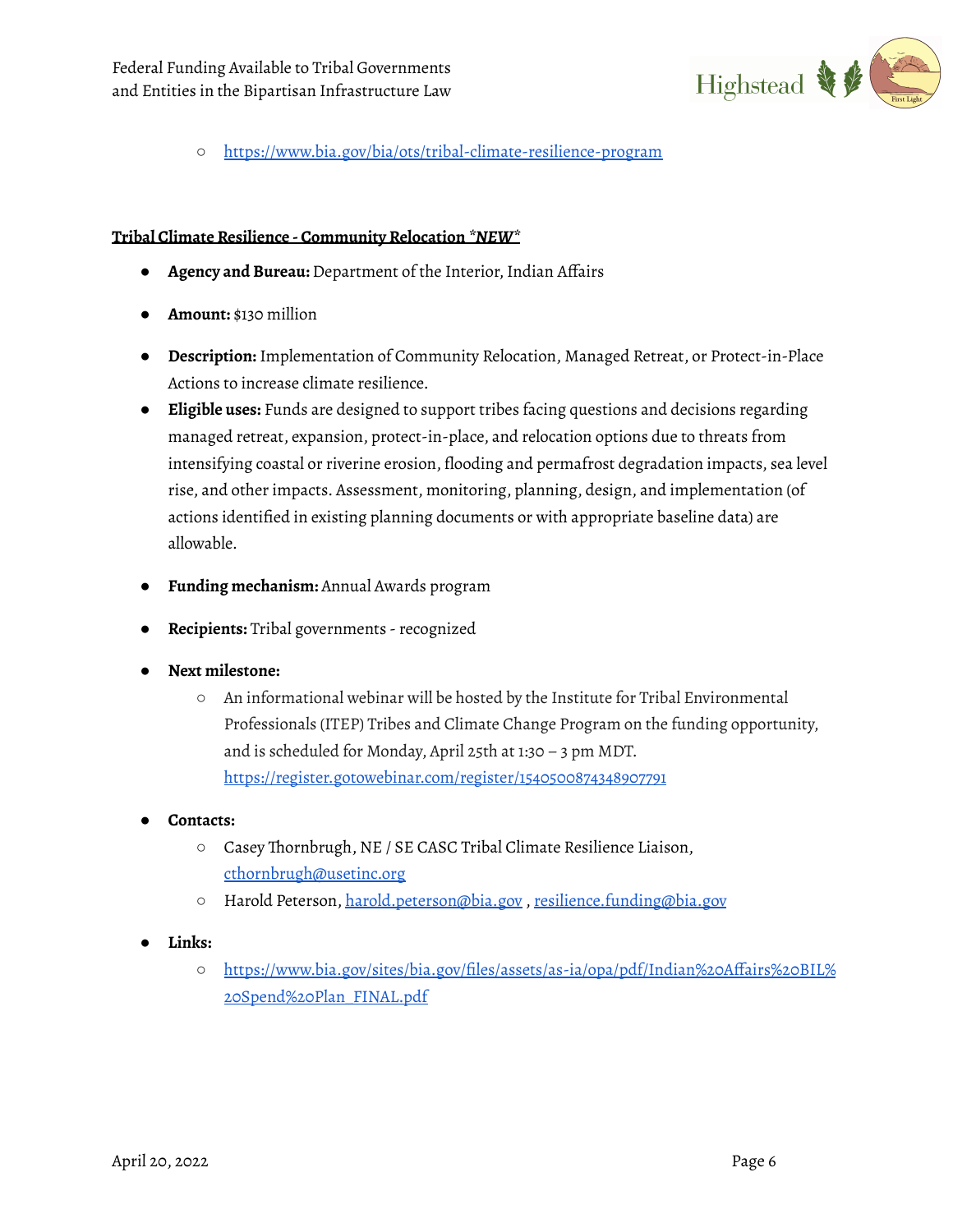

# "For Tribes Only"| Roads, Bridges, and Major Projects

## **Tribal Transportation Program**

- **Agency and Bureau:** Department of Transportation, Federal Highway Administration
- **Total amount:** \$3 billion
	- 5 years,ranging from 578-627 M per year (\$578,460,000 for FY 2022
		- \$589,960,000 for FY 2023
		- \$602,460,000 for FY 2024
		- \$612,960,000 for FY 2025
		- \$627,960,000 for FY 2026)
- **Description:** The purpose of the TTP is to provide safe and adequate transportation and public road access to and within Indian reservations, Indian lands, and Alaska Native Village communities. A prime objective of the TTP is to contribute to the economic development, self-determination, and employment of Indians and Native Americans.
- **Eligible uses:** Projects that support transportation safety, access, and mobility in Tribal communities.
- **Funding mechanism:** Formula Grant- The Tribal Transportation Program is funded by contract authority from the Highway Trust Fund and is subject to the overall Federal-aid obligation limitation. Funds are allocated among Tribes using a statutory formula based on tribal population, road mileage and average tribal shares of the former Tribal Transportation Allocation Methodology (TTAM) formula.
- **Recipients:** Sovereign Federally-recognized Tribal governments
- **Next milestone:** Fiscal year 2022 funds will be released with guidance on eligible uses of funds in the coming months.
- **● History in Maine / Past examples:**
	- Annual Reports: <https://highways.dot.gov/federal-lands/programs-tribal/annual-report>
		- 2020 Construction (pg. 2, 21, 28, 43, 53, 55,56)
		- 2020 Non Construction Activities (pg. 47, 88, 109, 74, 110, 96)
- **● Contacts:**
	- Elizabeth Romero**,** Program Administration Manager, [elizabeth.romero@dot.gov](mailto:elizabeth.romero@dot.gov)
	- o Erin Kenley- Director, [erin.kenley@dot.gov](mailto:erin.kenley@dot.gov)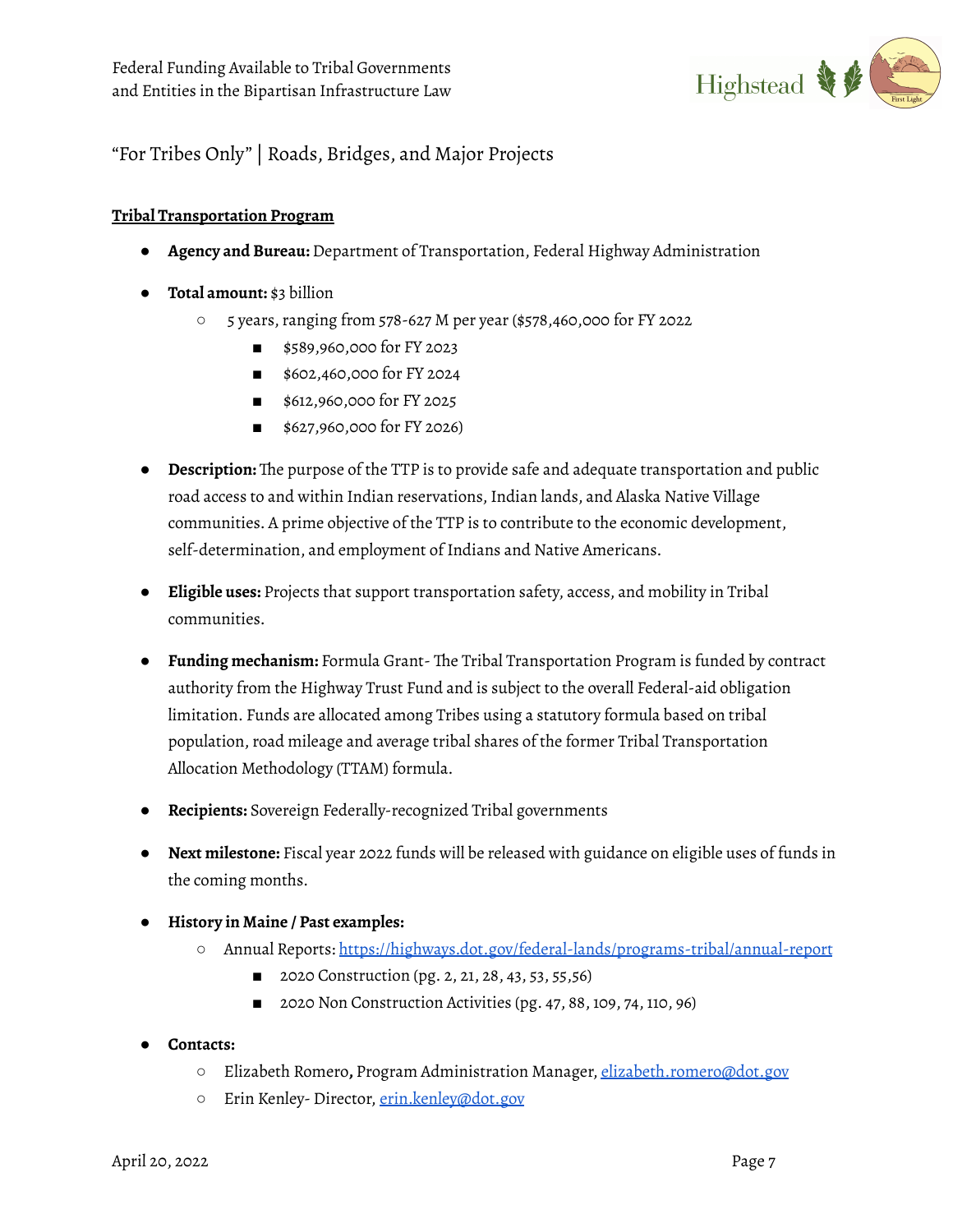

- LeRoy Gishi, Chief Bureau of Indian Affairs U.S. Department of Transportation (202) 513-7714 Email: leroy.gishi@bia.gov
- Doug Roberts, Financial Specialist, Office of Tribal Transportation, Federal Highway Administration, (202) 924-8876, doug.roberts@dot.gov
- Matthew Bird, Finance Manager, Office of Tribal Transportation, Federal Highway Administration, 503-316-2551, [matthew.bird@dot.gov](mailto:matthew.bird@dot.gov)
- All contacts: <https://highways.dot.gov/federal-lands/programs-tribal/contact-info>
- **● Links:**
	- Program Overview: [https://highways.dot.gov/sites/fhwa.dot.gov/files/docs/federal-lands/programs-tribal/3](https://highways.dot.gov/sites/fhwa.dot.gov/files/docs/federal-lands/programs-tribal/32716/fhwa-tribal-transportation-program-overview.pdf) [2716/fhwa-tribal-transportation-program-overview.pdf](https://highways.dot.gov/sites/fhwa.dot.gov/files/docs/federal-lands/programs-tribal/32716/fhwa-tribal-transportation-program-overview.pdf)
	- USDOT Office of Tribal Transportation: <https://highways.dot.gov/federal-lands/programs-tribal>
	- The BIA Division of Transportation (BIADOT): <https://www.bia.gov/bia/ois/division-transportation>
	- Program Delivery Guide: <https://flh.fhwa.dot.gov/other/documents/ott/ttp-delivery-guide.pdf>

# **Tribal High Priority Projects Program**

- **Agency and Bureau:** Department of Transportation, Federal Highway Administration
- **Total amount:** \$150 million
- **Description:** The Tribal High Priority Projects Program provides funding to Indian Tribes or a governmental subdivision of an Indian Tribe whose annual allocation of funding received under the Tribal Transportation Program is insufficient to complete the highest priority project of the Tribe, or to any Tribe that has an emergency or disaster occur on a Tribal transportation facility that renders the facility impassible or unusable.
- **Eligible uses:** Highest priority projects, emergency or disaster related projects
- **Funding mechanism:** Competitive Grant
- **Recipients:** Sovereign Federally-recognized Tribal governments
- **Contacts:** LeRoy Gishi, [leroy.gishi@bia.gov](mailto:leroy.gishi@bia.gov)
- **Links:** <https://www.fhwa.dot.gov/map21/docs/thpp.pdf>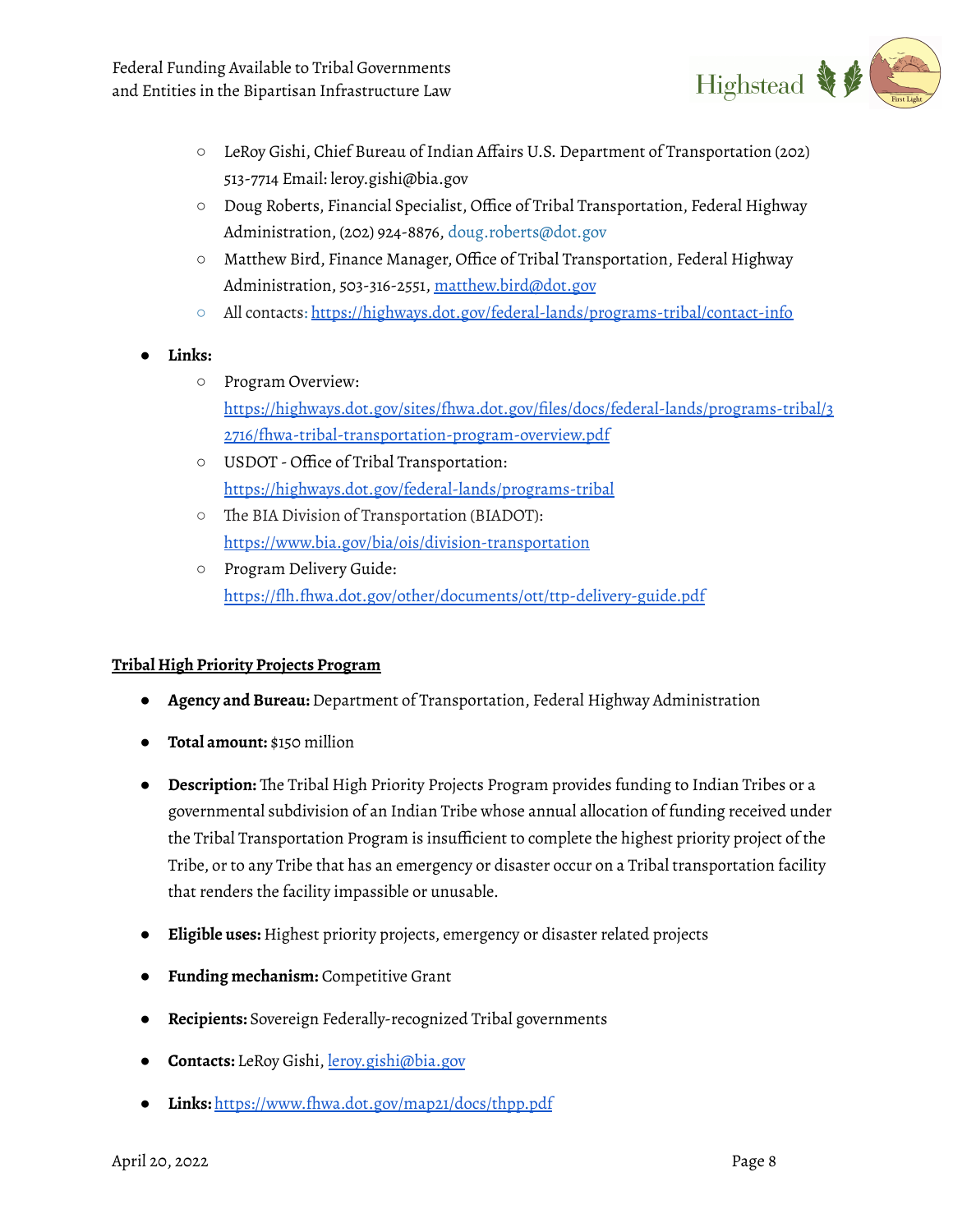

"For Tribes Only"| Water

#### **Indian ReservationDrinking Water Program**

- **Agency and Bureau:** Environmental Protection Agency
- **Total amount:** \$270 million
- **Description:** Funds projects that improve water quality, water pressure, or water services from a public water system

#### **Safety of Dams,Water Sanitation, and Other Facilities**

- **Agency and Bureau:** Department of the Interior,Indian Affairs Construction
- **Total amount:** \$200 million
- **Description:** The Bureau of Indian Affairs Safety of Dams aims to reduce the potential loss of human life and property damage caused by dam failure by making Bureau of Indian Affairs dams as safe as practically possible. Safety of Dams is responsible for dams on Indian land. These dams form a significant part of the water-resources infrastructure on Indian reservations. The water sanitation and safety program supports improvement and repair projects that address public health and safety compliance issues at Bureau of Indian Affairs-owned drinking water and sanitation systems.
- **Eligible uses:** Safety of Dams funding is planned to be used to accelerate rehabilitation activities using current prioritization methodology. Water sanitation funds will address deferred maintenance and deficiencies identified in condition assessments, environmental health reviews and audit reports.
- **Funding mechanism:** Annual awards program
- **Recipients:** Tribal governments -recognized
- **Next milestone:** Announcement of initial project awards, 3rd quarter 2022
- **Contacts:** [eastern.inquiries@bia.gov](mailto:eastern.inquiries@bia.gov)
- **Links:**
	- [https://www.bia.gov/sites/bia.gov/files/assets/as-ia/opa/pdf/Indian%20Affairs%20BIL%](https://www.bia.gov/sites/bia.gov/files/assets/as-ia/opa/pdf/Indian%20Affairs%20BIL%20Spend%20Plan_FINAL.pdf) [20Spend%20Plan\\_FINAL.pdf](https://www.bia.gov/sites/bia.gov/files/assets/as-ia/opa/pdf/Indian%20Affairs%20BIL%20Spend%20Plan_FINAL.pdf)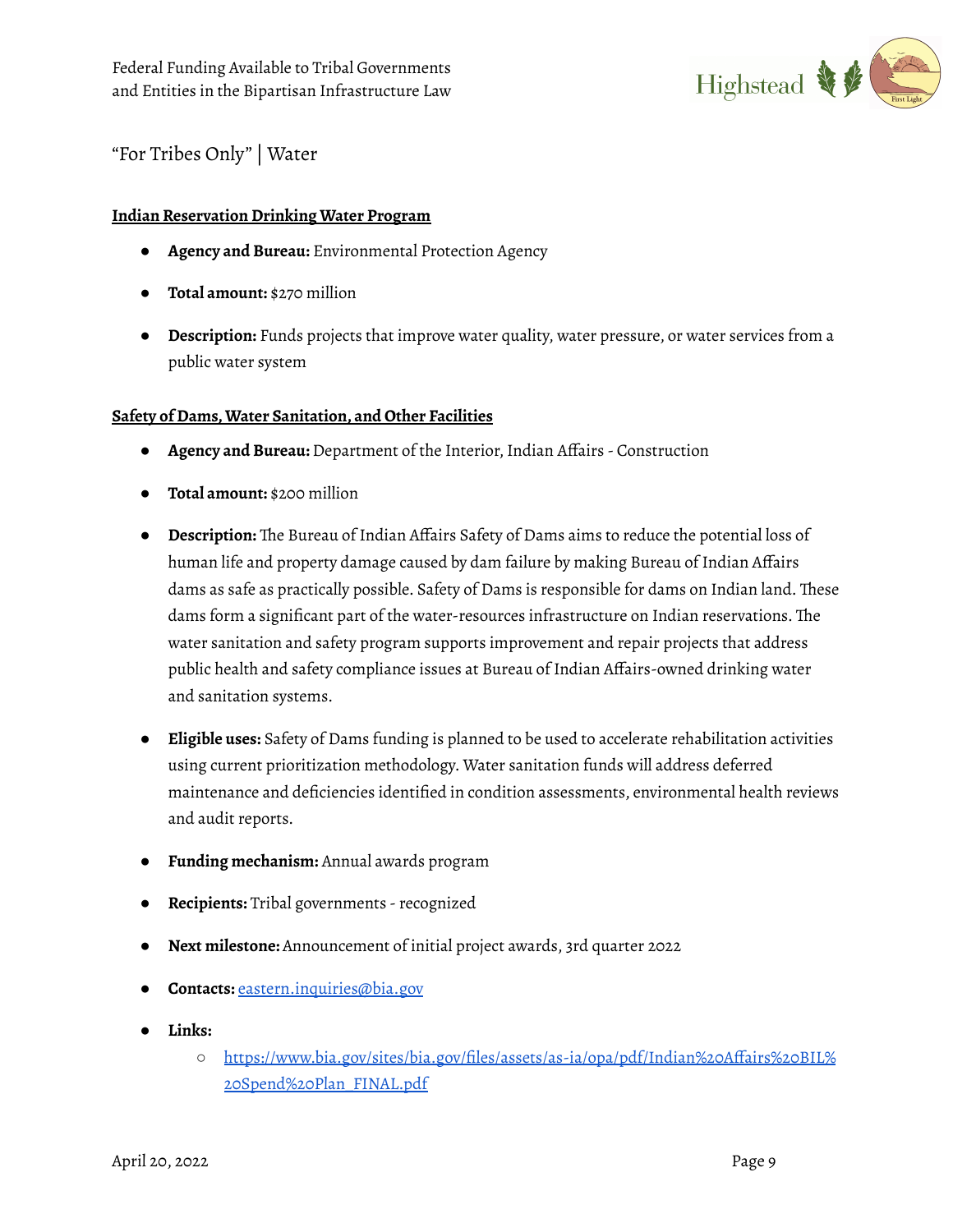

## **TribalIrrigation and Power Systems**

- **Agency and Bureau:** Department of the Interior,Indian Affairs Construction
- **Total amount:** \$50 million
- **Description:** The program addresses deferred maintenance needs at 17 congressionally authorized irrigation projects located on Indian reservations across the Rocky Mountain, Northwest, Southwest, Navajo and Western Regions.
- **Eligible uses:** Address deferred maintenance and deficiencies identified in condition assessments and audit reports
- **Funding mechanism:** Annual awards program
- **Recipients:** Tribal governments -recognized
- **Next milestone:** Announcement of initial project awards, 3rd quarter 2022
- **Contacts:** [eastern.inquiries@bia.gov](mailto:eastern.inquiries@bia.gov)
- **Links:**
	- [https://www.bia.gov/sites/bia.gov/files/assets/as-ia/opa/pdf/Indian%20Affairs%20BIL%](https://www.bia.gov/sites/bia.gov/files/assets/as-ia/opa/pdf/Indian%20Affairs%20BIL%20Spend%20Plan_FINAL.pdf) [20Spend%20Plan\\_FINAL.pdf](https://www.bia.gov/sites/bia.gov/files/assets/as-ia/opa/pdf/Indian%20Affairs%20BIL%20Spend%20Plan_FINAL.pdf)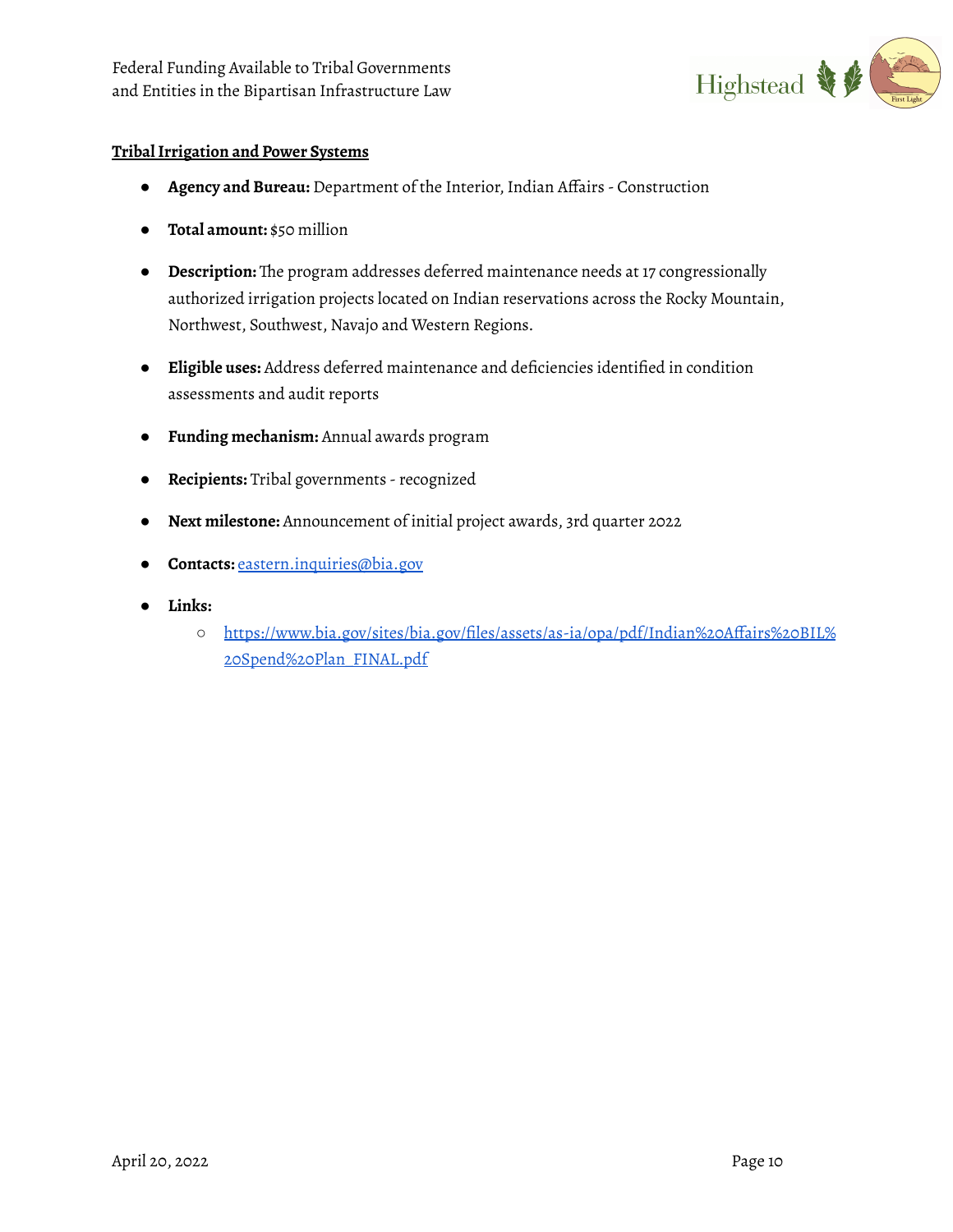

# **"Set Aside" Programs**

"Set Aside" Programs | Broadband

# **State Digital Equity Capacity Grant Program \****NEW***\***

- **Agency and Bureau:** Department of Commerce, National Telecommunications and Information Administration (NTIA)
- **Total amount:** \$1.44 billion
	- Amount set aside: No less than 5% (72 million over 5 years)
	- \$60 million planning grant awards Phase 1
	- \$240 million for FY2022
	- \$300 million per year for FY2023 through FY2026.
- **Description:** Promote the achievement of digital equity, support digital inclusion activities, and build capacity for efforts by States relating to adoption of broadband.
- **Eligible uses:** Planning (e.g. feasibility), broadband adoption/digital literacy/tech support
- **Funding mechanism:** Grant
- **Recipients:** Tribal governments
- **Next milestone:** Notice of Funding Opportunity Open in Q4 2023
- **Contacts:**
	- Broadband Program Specialists: Crystal Hottowe ([chottowe@ntia.gov](mailto:chottowe@ntia.gov)), Gabe Montoya [\(gmontoya@ntia.gov](mailto:gmontoya@ntia.gov) ), Vanesscia Cresci [\(vcresci@ntia.gov](mailto:vcresci@ntia.gov) )
	- Maci Morin, National Telecommunications and Information Administration, U.S. Department of Commerce, telephone: (202) 482–2048; email: BroadbandForAll@ntia.gov
- **● Links:**
	- **○** [https://www.ntia.doc.gov/category/grants#:~:text=State%20Digital%20Equity%20Capac](https://www.ntia.doc.gov/category/grants#:~:text=State%20Digital%20Equity%20Capacity%20Grant,implementation%20of%20digital%20equity%20plans) [ity%20Grant,implementation%20of%20digital%20equity%20plans](https://www.ntia.doc.gov/category/grants#:~:text=State%20Digital%20Equity%20Capacity%20Grant,implementation%20of%20digital%20equity%20plans)
	- **○** <https://sgp.fas.org/crs/misc/R46967.pdf>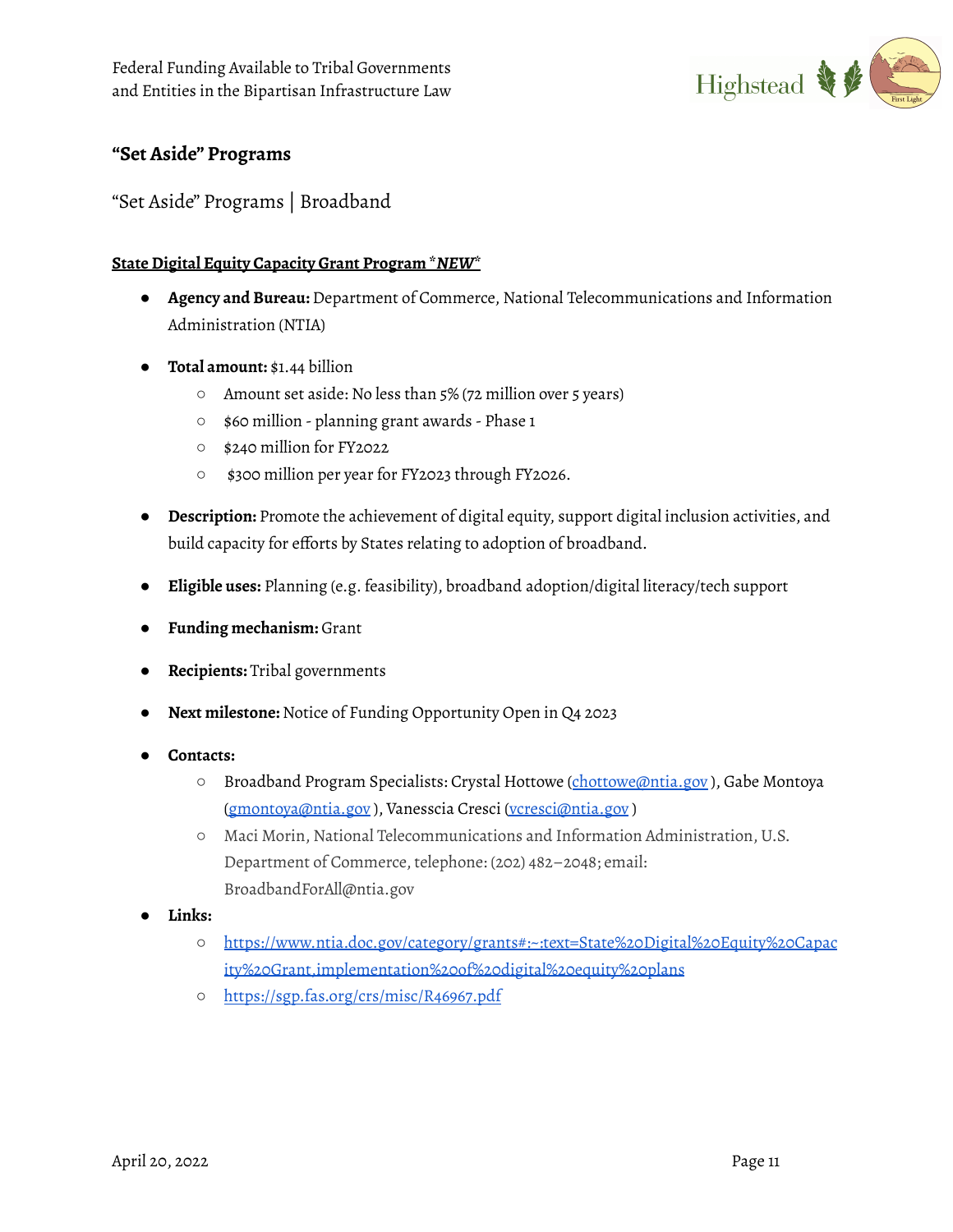Federal Funding Available to Tribal Governments and Entities in the Bipartisan Infrastructure Law



## **Digital Equity Competitive Grant Program \****NEW***\***

- **Agency and Bureau:** Department of Commerce, National Telecommunications and Information Administration (NTIA)
- **Total amount:** \$1.25 billion
	- Amount set aside: 5% (\$62.5 million)
	- \$250 million to be appropriated for each of the first five fiscal years in which funds are made available (the program may be extended).
- **Description:** Support efforts to achieve digital equity, promote digital inclusion activities, and spur greater adoption of broadband among covered populations
- **Eligible uses:** Broadband adoption/digital literacy/tech support, digital equity programs
- **Funding mechanism:** Grant
- **Recipients:** Tribal Governments
- **Next milestone:** Notice of Funding Opportunity Q3 2024
- **Contacts:**
	- Broadband Program Specialists: Crystal Hottowe ([chottowe@ntia.gov](mailto:chottowe@ntia.gov)), Gabe Montoya [\(gmontoya@ntia.gov](mailto:gmontoya@ntia.gov) ), Vanesscia Cresci [\(vcresci@ntia.gov](mailto:vcresci@ntia.gov) )
	- Maci Morin, National Telecommunications and Information Administration, U.S. Department of Commerce; telephone: (202) 482–2048; email: BroadbandForAll@ntia.gov
- **Links:**
	- [https://www.ntia.doc.gov/category/grants#:~:text=State%20Digital%20Equity%20Capac](https://www.ntia.doc.gov/category/grants#:~:text=State%20Digital%20Equity%20Capacity%20Grant,implementation%20of%20digital%20equity%20plans) [ity%20Grant,implementation%20of%20digital%20equity%20plans](https://www.ntia.doc.gov/category/grants#:~:text=State%20Digital%20Equity%20Capacity%20Grant,implementation%20of%20digital%20equity%20plans)
	- <https://sgp.fas.org/crs/misc/R46967.pdf>

#### **Affordable Connectivity Program**

- **Agency and Bureau:** Federal Communications Commission, Wireline Competition Bureau
- **Total amount:** \$14.2 billion
- **Amount set aside:** Monthly benefit remains at \$75 for households on qualifying Tribal lands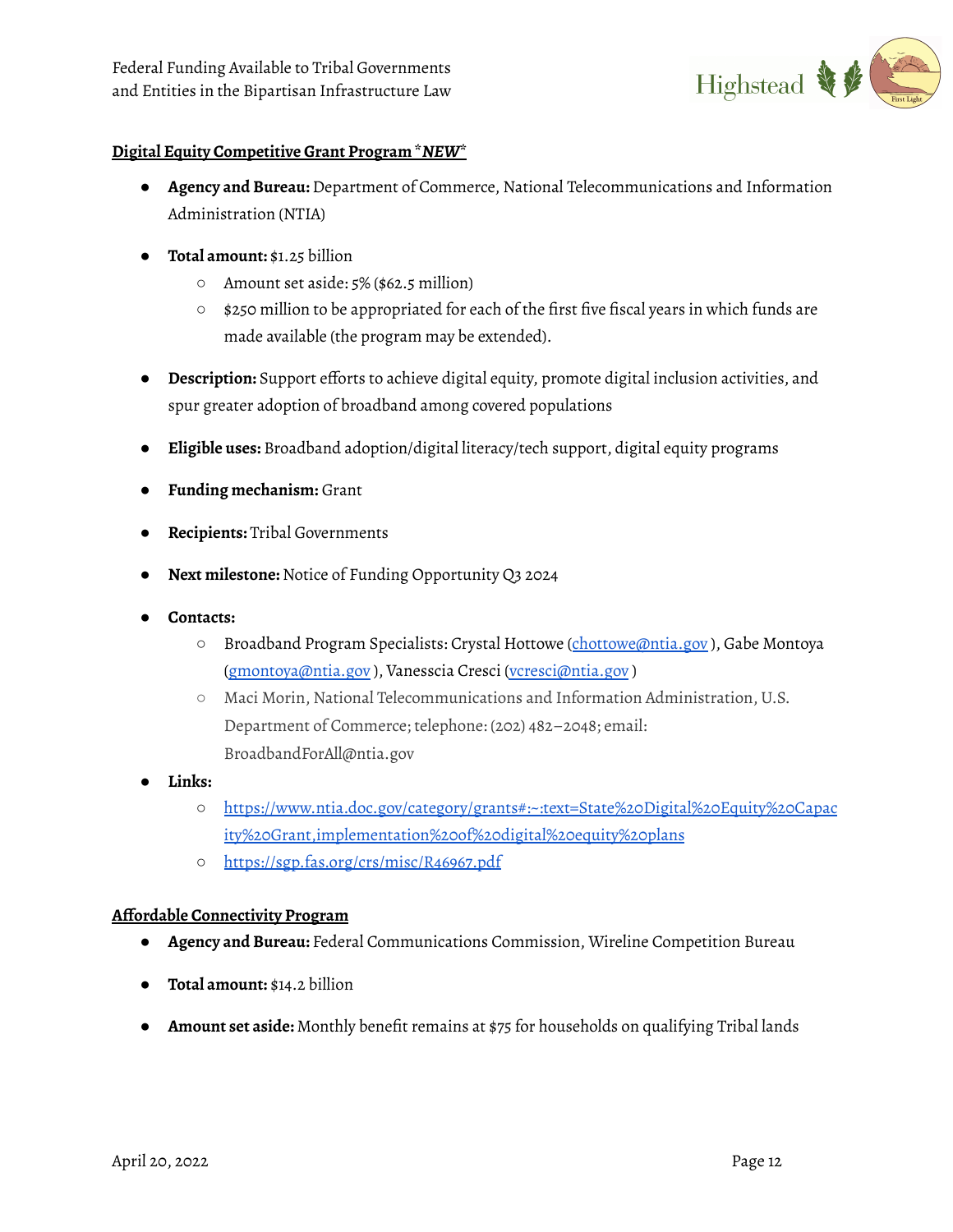Federal Funding Available to Tribal Governments and Entities in the Bipartisan Infrastructure Law



- **Description:** The Affordable Connectivity Program is a Federal Communications Commission benefit program that helps ensure that low-income households can afford the broadband they need for work, school, healthcare and more.
- **Eligible uses:** The Affordable Connectivity Program helps low income households afford home broadband service by providing up to a \$30 monthly benefit on a household's monthly internet bill. For low-income households on Tribal lands the benefit is up to \$75. Eligible households can also receive a one-time discount of up to \$100 to purchase a laptop, desktop computer, or tablet from participating providers if the household contributes more than \$10 and less than \$50 toward the purchase price. The Affordable Connectivity Program is limited to one monthly service discount and one device discount per household.
- **Funding mechanism:** Subsidies provided directly to internet service providers to apply to consumers' monthly internet bill.
- **Recipients:** Internet Service Providers (who apply the benefit)
- **Contacts:** ACP Support Center: (877)- 384-2575
- **Links:**
	- <https://www.fcc.gov/acp>
	- <https://sgp.fas.org/crs/misc/R46967.pdf>
	- <https://acpbenefit.org/do-i-qualify/enhanced-tribal-benefit/#qualifying-lands>

# "Set Aside" Programs | Environment

## **Restoring Fish Passage**

- **Agency and Bureau:** Department of Commerce, National Oceanic and Atmospheric Administration (NOAA)
- **Total amount:** \$400 million
- **Amount set aside:** Up to 15% (\$60 million) for Indian Tribes or Partnerships
- **Description:** Technical assistance and funding through a competitive grant process over five years to restore fish passage under the Community-based Restoration Program. NOAA anticipates funding projects that eliminate in-stream barriers or improve outdated infrastructure (e.g., add fish ladders) to restore fish passage while applying a watershed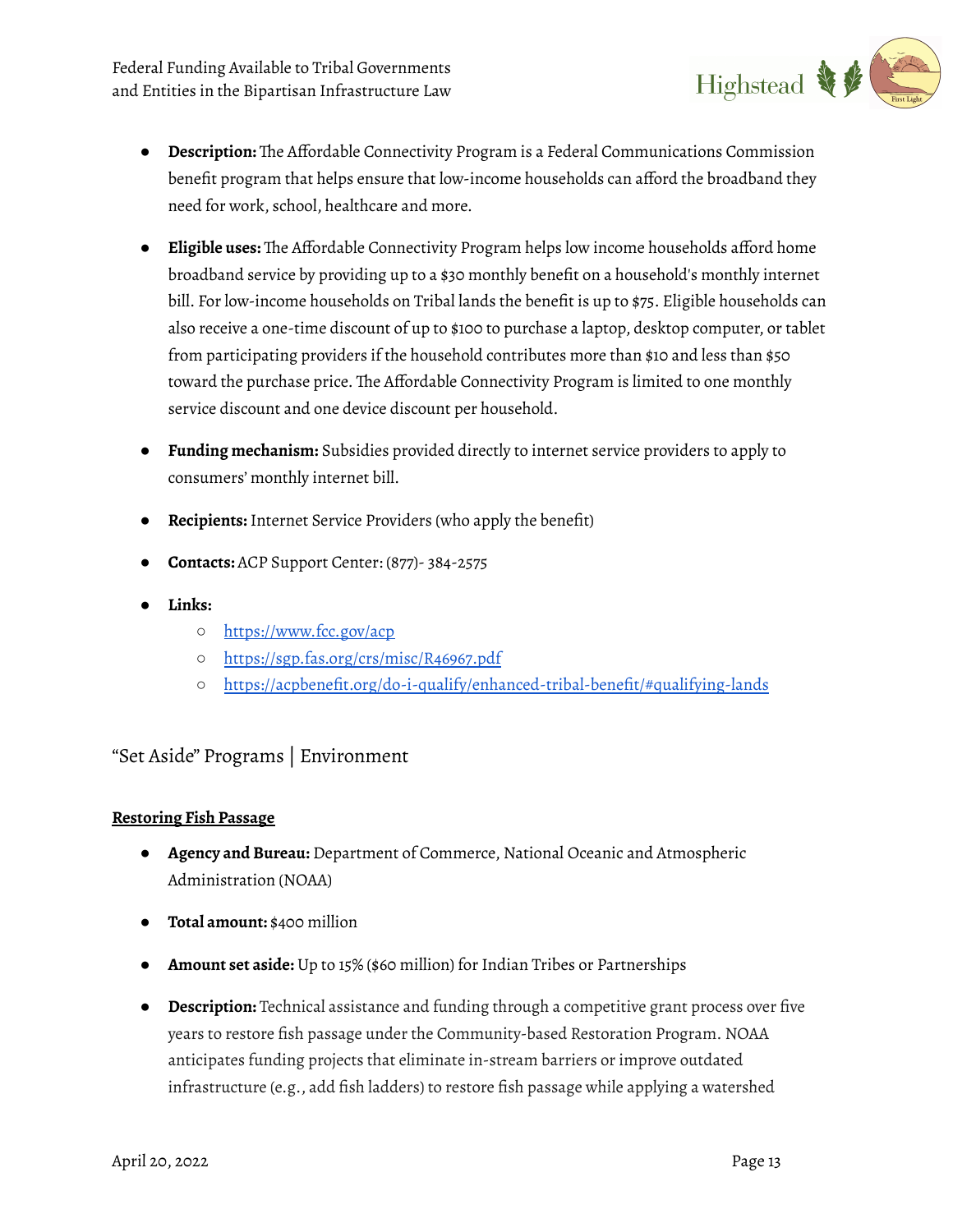

approach that enhances fish passage and increases climate resilience throughout a waterway or ecosystem.

- **Eligible uses:** On the ground fish passage restoration projects, engineering and design, future project development phases, and building the capacity of new and existing restoration partners to design projects and manage multi-faceted construction efforts.
- **Funding mechanism:** Grant
- **Recipients:** Tribal Governments and Organizations
- **Federal cost share:** No federal cost share requirement
- **Next milestone:** Estimated Issue of Funding Opportunity May 2022
- **History in Maine / Past examples:**
	- [https://www.fisheries.noaa.gov/national/habitat-conservation/current-and-past-comm](https://www.fisheries.noaa.gov/national/habitat-conservation/current-and-past-community-based-restoration-projects) [unity-based-restoration-projects](https://www.fisheries.noaa.gov/national/habitat-conservation/current-and-past-community-based-restoration-projects)
	- <https://www.fisheries.noaa.gov/insight/successful-fish-passage-efforts-across-nation>
- **Contacts:** Greater Atlantic Regional Fisheries Office (978) 281 9300, [nmfs.gar.garfo@noaa.gov](mailto:nmfs.gar.garfo@noaa.gov), John Catena- Northeast and Great Lakes Regional Supervisor, [john.catena@noaa.gov,](mailto:john.catena@noaa.gov) Matthew Bernier- NOAA Fisheries, [matthew.bernier@noaa.gov](mailto:matthew.bernier@noaa.gov)

# "Set Aside" Programs | Resilience

# **Promoting Resilient Operations for Transformative, Efficient, and Cost-Saving Transportation (PROTECT) Program \****NEW***\***

- **Agency and Bureau:** Department of Transportation, Federal Highway Administration
- **Total amount:** \$1.4 billion
- **Amount set aside:** 2% (28 million over 5 years)
- **Description:** Competitive grant program to improve resiliency of transportation infrastructure
- **Eligible uses:** Recipients may use PROTECT Formula Program funds to conduct resilience planning, strengthen and protect evacuation routes, and increase the resilience of surface transportation infrastructure from the impacts of sea level rise, flooding, wildfires, extreme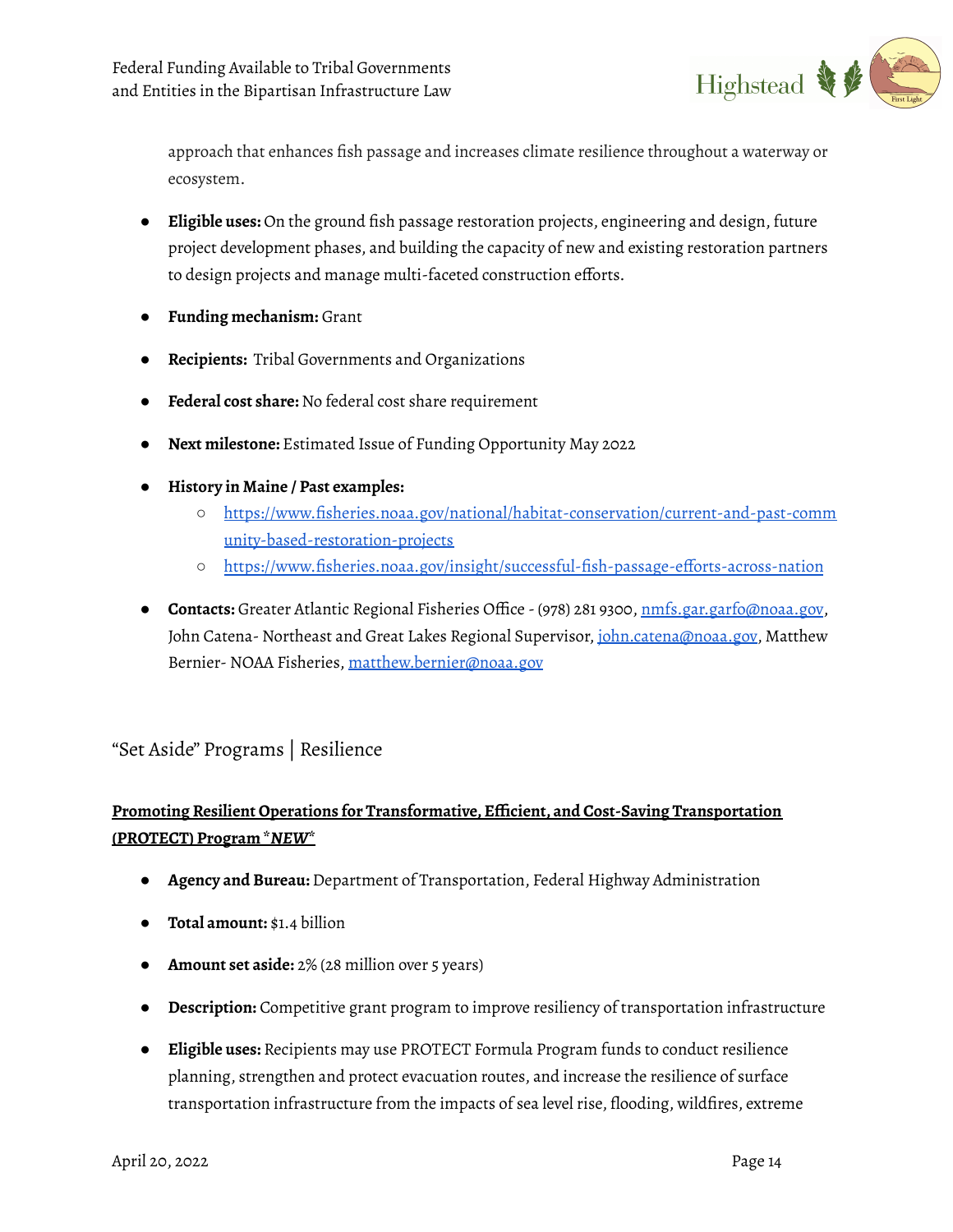

weather events, and other natural disasters. Highway, transit, and certain port projects are eligible.

- **Funding mechanism:** Competitive Grant
- **Recipients:**Indian Tribe
- **Links:**
	- [https://www.warner.senate.gov/public/index.cfm/2000/1/promoting-resilient-operation](https://www.warner.senate.gov/public/index.cfm/2000/1/promoting-resilient-operations-for-transformative-efficient-and-cost-saving-transportation-protect-program-1-4b) [s-for-transformative-efficient-and-cost-saving-transportation-protect-program-1-4b](https://www.warner.senate.gov/public/index.cfm/2000/1/promoting-resilient-operations-for-transformative-efficient-and-cost-saving-transportation-protect-program-1-4b)

"Set Aside" Programs | Roads, bridges, and major projects

# **Bridge Formula Program, Facility Bridge Set Aside**

- **Agency and Bureau:** Department of Transportation, Federal Highway Administration
- **Total amount:** \$26.675 billion
- **Amount set aside:** 3% (\$825 million) set aside for Tribal Transportation Facility Bridges
- **Description:** The Bridge Formula Program will provide funds to states by formula for bridge replacement, rehabilitation, preservation, protection, or construction projects on public roads. This program includes three set-asides: 15 percent will be set-aside for use on off-system bridges; 3 percent will be set-aside for use on Tribal Transportation Facility bridges; and, 0.5 percent will be set-aside for administrative expenses of the Federal Highway Administration.
- **Eligible uses:** Replace, rehabilitate, preserve, protect and construct bridges on public roads
- **Funding mechanism:** Competitive Grant, Distributed through Tribal Transportation Program
- **Recipients:** Tribes
- **Federal cost share:** Up to 100%
- **Contacts:** Russell Garcia, TTP Bridge Program Manager, [russell.garcia@dot.gov](mailto:russell.garcia@dot.gov)
- **Links:** <https://www.fhwa.dot.gov/bipartisan-infrastructure-law/bfp.cfm>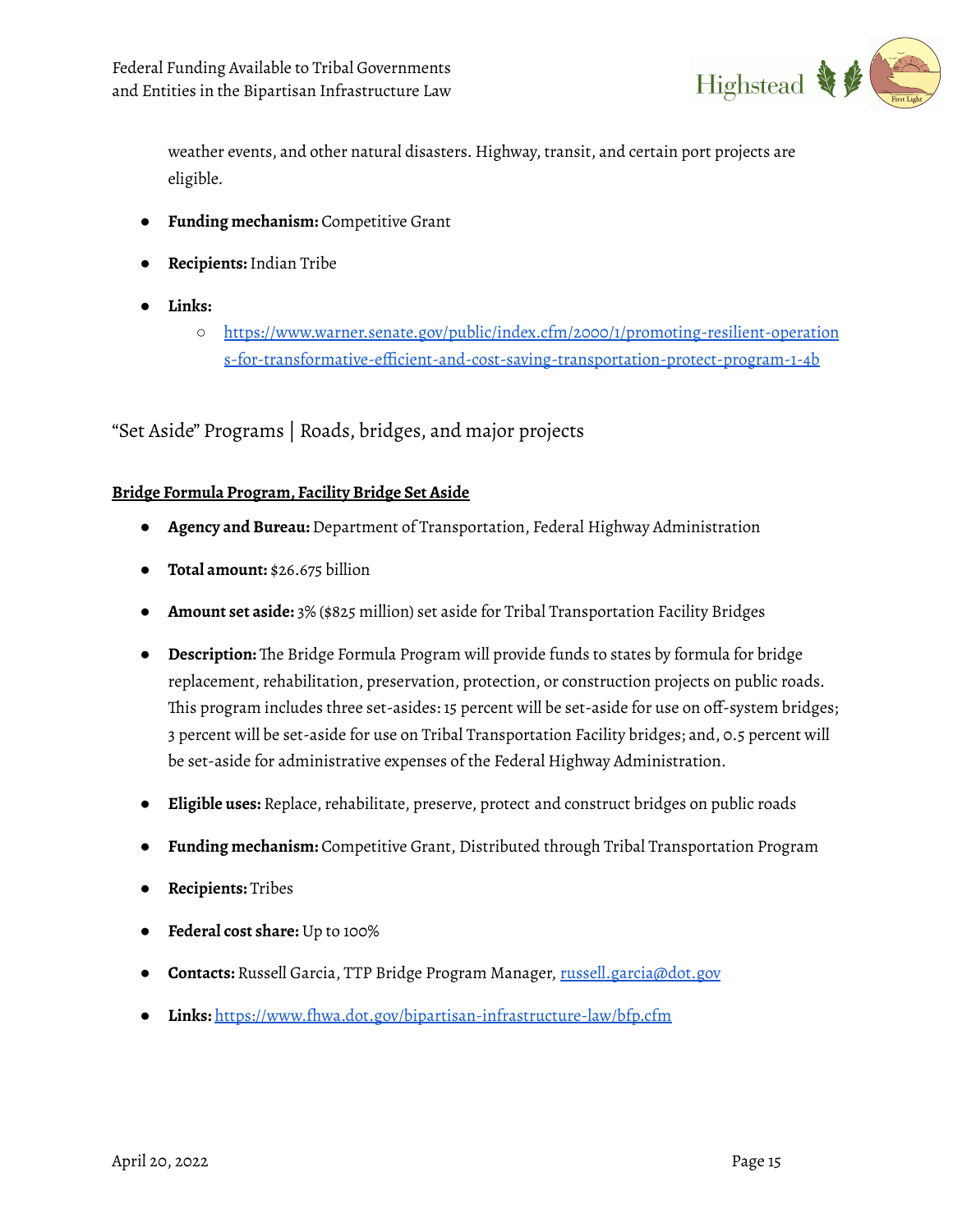

#### **Nationally Significant Federal Lands and Tribal Projects Program Under FAST Act**

- **Agency and Bureau:** Department of Transportation, Federal Highway Administration
- **Total amount:** \$1.775 billion
- **Amount set aside:** 50% set aside (\$887.5 million)
- **Description:** The Nationally Significant Federal Lands and Tribal Projects program provides funding for the construction, reconstruction, and rehabilitation of nationally significant Federal lands transportation projects and Tribal transportation projects.
- **Eligible uses:** Eligible projects are projects that are on a Federal lands transportation facility, a Federal lands access facility, or a Tribal transportation facility.
- **Funding mechanism:** Competitive Grant
- **Recipients:** Any entity eligible to receive funding under the Tribal Transportation Program, Federal Lands Transportation Program, or Federal Lands Access Program.In addition, a State, county, or local government may apply if sponsored by an eligible Federal land management agency or Indian tribe.
- **Contacts:** Jeff Mann, Senior Program and Technical Manager, [jeffrey.mann@dot.gov](mailto:jeffrey.mann@dot.gov)
- Links:
	- <https://www.fhwa.dot.gov/fastact/factsheets/nsfltpfs.cfm>
	- <https://highways.dot.gov/federal-lands/programs/significant>
	- <https://www.transportation.gov/briefing-room/fhwa1519>

#### **Bridge Investment Program \****NEW***\***

- **Agency and Bureau:** Department of Transportation, Federal Highway Administration
- **Total amount:** \$9.235 billion
- **Amount set aside:** \$100 million set aside for Tribal Bridge projects
- **Description:** New Program: [This](https://www.congress.gov/bill/117th-congress/senate-bill/1817?s=1&r=54) bill establishes a bridge investment program to award competitive grants to certain governmental entities for projects that improve (1) the condition of bridges; and (2) the safety, efficiency, and reliability of the movement of people and freight over bridges. Federally recognized Indian tribes may submit an application at any time for eligible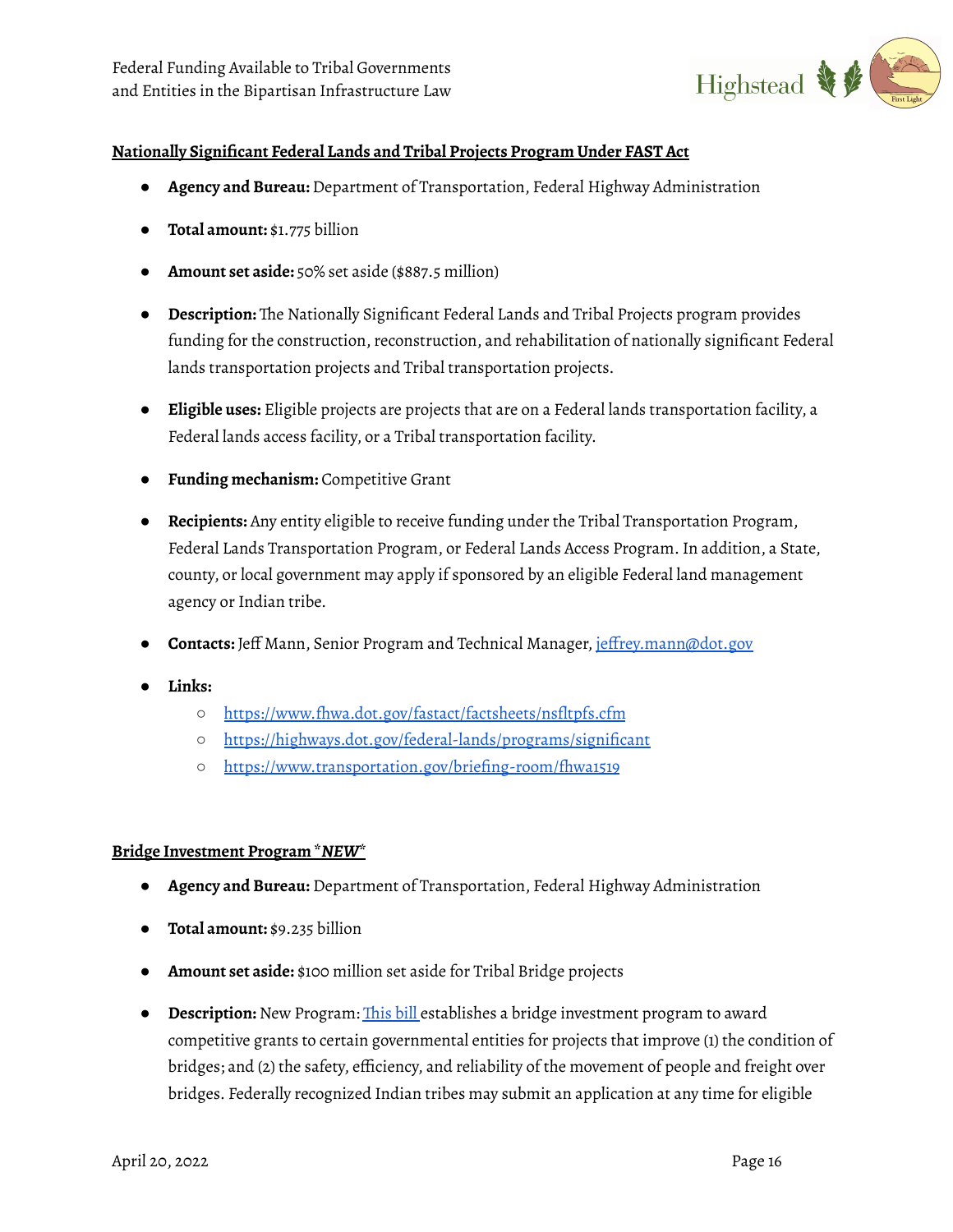

tribal transportation bridges for planning, design, engineering, preconstruction, construction, and inspection, or to replace, rehabilitate, seismically retrofit, or paint. Funds may also be used for anti-icing, de-icing, or implementing countermeasures (including multiple-pipe culverts).

- **· Eligible uses:** Projects to replace, rehabilitate, preserve or protect one or more bridges on the National Bridge Inventory. Projects to replace or rehabilitate culverts to improve flood control and improve habitat connectivity for aquatic species.
- **Funding mechanism:** Competitive Grant
- **Recipients:** Tribal Governments
- **Contacts:** Russell Garcia, TTP Bridge Program Manager, [russell.garcia@dot.gov](mailto:russell.garcia@dot.gov)
- **Links:** <https://highways.dot.gov/federal-lands/programs-tribal/bridge>

# "Set Aside" Programs | Water

#### **Clean Water State Revolving Fund**

- **Agency and Bureau:** Environmental Protection Agency, State and Tribal Assistance Grants
- **Total amount:** \$11.7 billion
- **Amount set aside:** Either 2% or \$30 million, whichever is greater
- **Description:** The Clean Water State Revolving Fund program is a federal-state partnership that provides communities low-cost financing for a wide range of water quality infrastructure projects. Under the Bipartisan Infrastructure Law, 49 percent of Clean Water State Revolving Fund funds shall be eligible to be grants or 100 percent principal forgiveness loans. The Clean Water State Revolving Fund program provides capitalization grants to States, which will provide a long-term source of State financing for construction of wastewater treatment facilities and implementation of other water quality management activities.
- **Eligible uses:** Capitalization grants are available to each State and to Tribes and territories for the purpose of establishing a Clean Water State Revolving Fund. State Revolving Fund programs provide financial assistance to local communities and publicly owned treatment systems for construction of wastewater and stormwater treatment facilities and collection systems; nonpoint source pollution management; construction, repair, or replacement of decentralized wastewater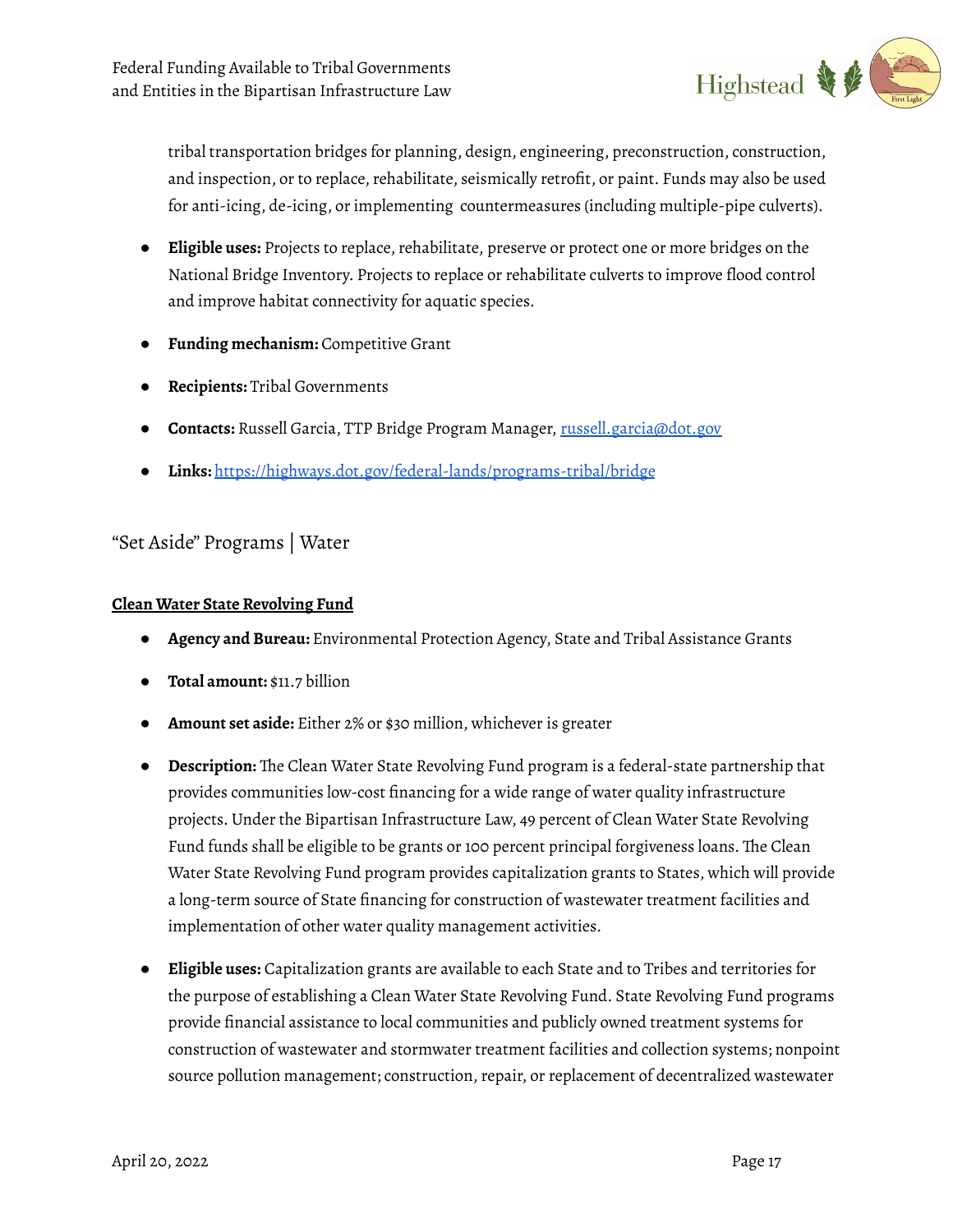

treatment systems; construction of nature-based infrastructure solutions; and other uses associated with the management of wastewater and stormwater.

- **Funding mechanism:** Loans and grants
- **Recipients:** Tribes are eligible to receive a portion of funds
- **Next milestone:** Apply through your State's Revolving Funds
- **Contacts:** Greg Connors, [gdc@mmbb.com](mailto:gdc@mmbb.com)
- **Links:** <https://www.epa.gov/cwsrf>

#### **Drinking Water State Revolving Fund**

- **Agency and Bureau:** Environmental Protection Agency, State and Tribal Assistance Grants
- **Total amount:** \$11.7 billion
- **Amount set aside:** 1.5%
- **Description:** The Drinking Water State Revolving Fund is a financial assistance program to help water systems and states to achieve the health protection objectives of the Safe Drinking Water Act. States are required to give priority for the use of Drinking Water State Revolving Fund project funds to: Address the most serious risks to human health, ensure compliance with the requirements of the Safe Drinking Water Act, and assist systems most in need on a per household basis according to state affordability criteria. Not all drinking water compliance problems, however, can be solved through capital financing of infrastructure improvements. Under the Bipartisan Infrastructure Law, 49 percent of funds shall be eligible to be grants or 100 percent principal forgiveness loans.
- **Eligible uses:** Capitalization grants are available to each State, and Tribes and territories for the purpose of establishing a Drinking Water State Revolving Fund. This revolving fund provides loans and grants to water systems for eligible infrastructure projects including: construction of expansion of drinking water treatment plants and/or distribution systems; improving drinking water treatment; fixing leaky or old pipes (water distribution); improving sources of water supply; replacing or constructing finished water storage tanks; other infrastructure projects needed to protect public health.
- **Funding mechanism:** Loans and grants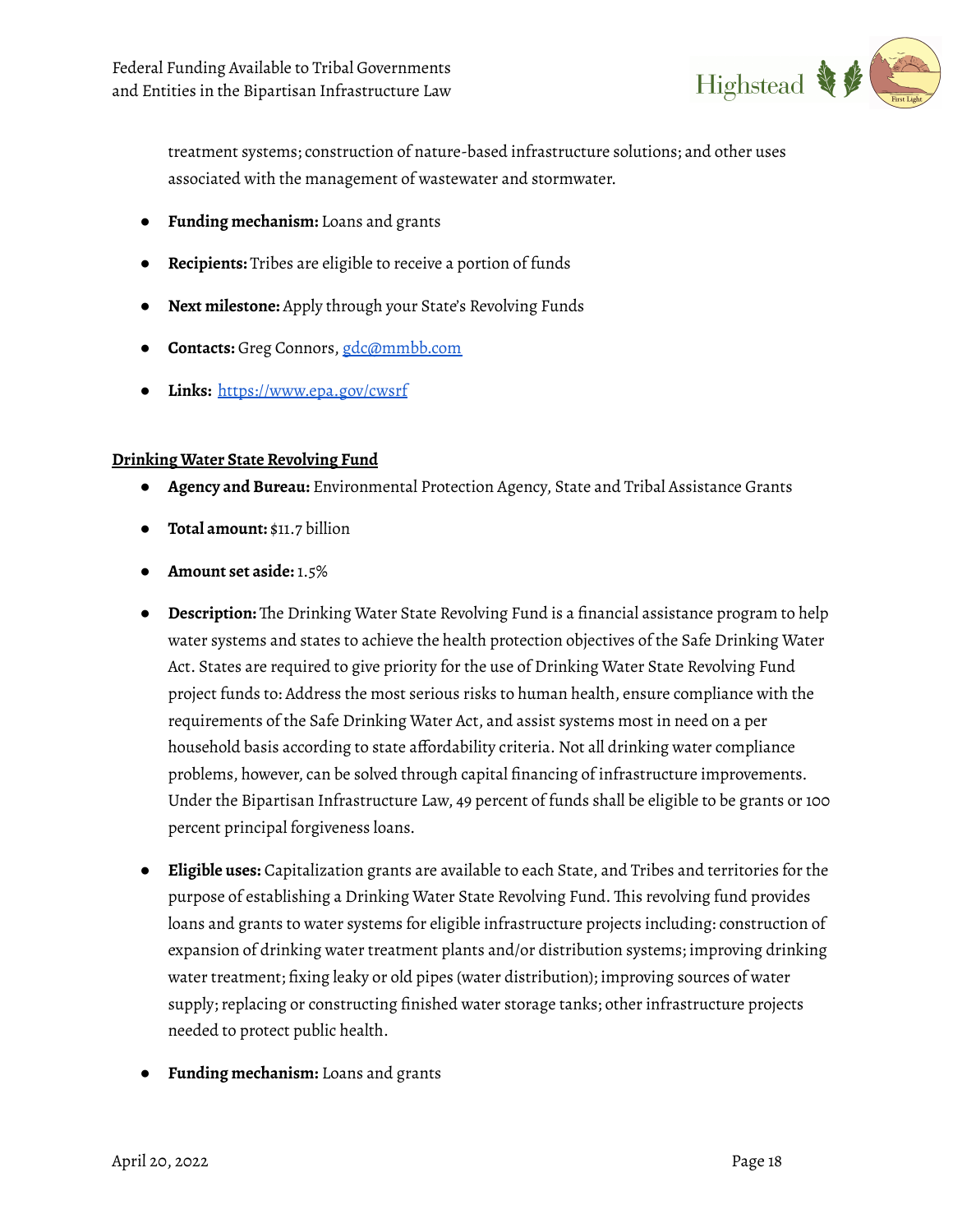Federal Funding Available to Tribal Governments and Entities in the Bipartisan Infrastructure Law



- **Recipients:** Tribes are eligible to receive a portion of funds
- **Next milestone:** Apply through your State's Revolving Funds
- **Contacts:** Nate Saunders at (207) 287-5685 or William Dawson at (207) 287-6196.
- **Links:** <https://www.epa.gov/dwsrf>

*CONTINUE TONEXT PAGE FOR COMPETITIVE PROGRAMS*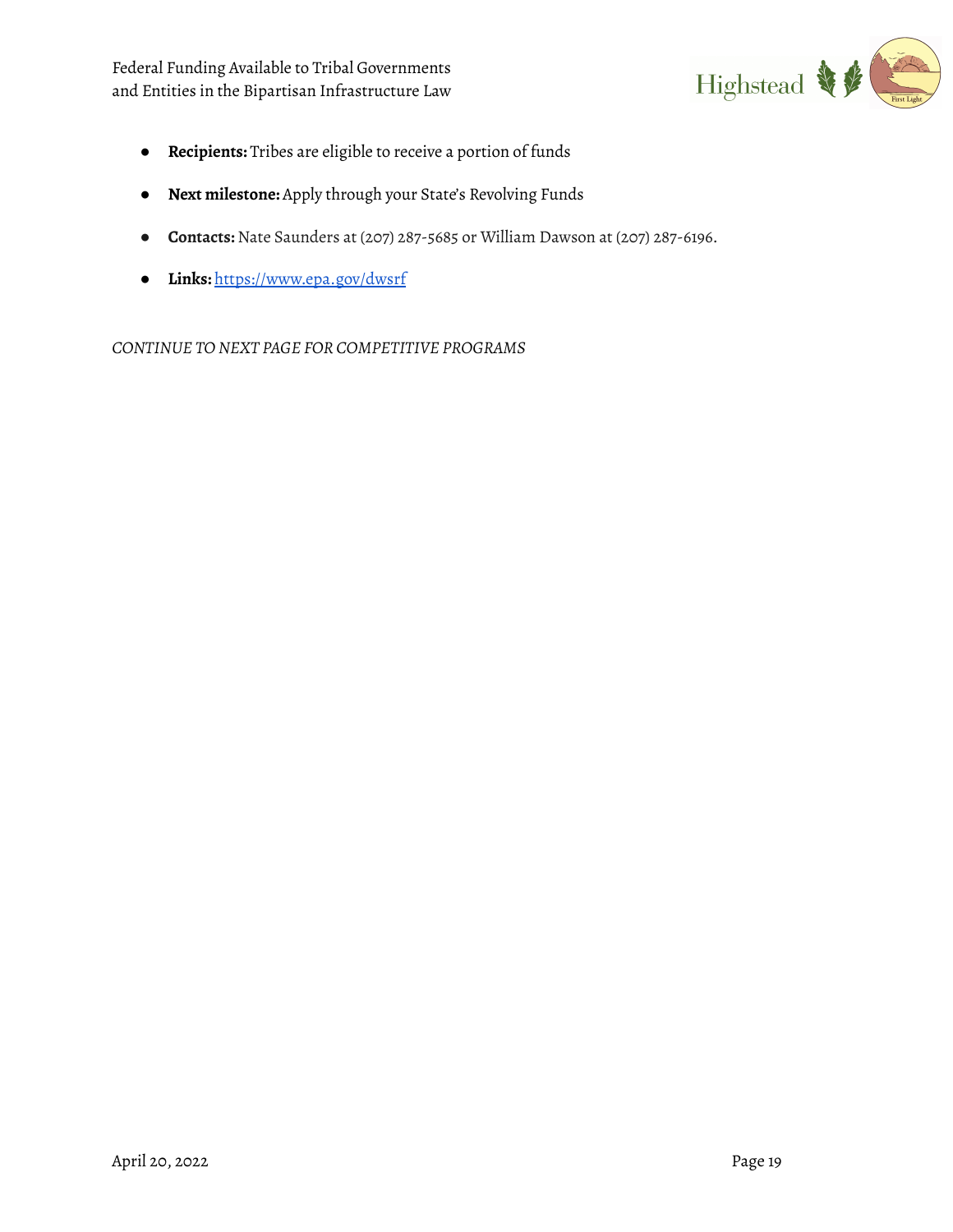

# **Competitive Programs**

# Competitive Programs | Broadband

# **Middle Mile Grants Program**

- **Agency and Bureau:** Department of Commerce, National Telecommunications and Information Administration (NTIA)
- **Total amount:** \$1 billion
- **Description:** Provides grants on a technology-neutral, competitive basis to eligible entities for construction, improvement, or acquisition of middle mile infrastructure
- **Eligibility details:** Tribal Government, Native entity

# **State and Local Cybersecurity Grant Program**

- **Agency and Bureau:** Department of Homeland Security, Cybersecurity and Infrastructure Security Agency
- **Total amount:** \$1 billion
- **Description:** A program to address cybersecurity risks and threats
- **Eligibility details:** Tribal Governments are eligible entities

# **Distance Learning, Telemedicine, and Broadband Program: ReConnect Program**

- **Agency and Bureau:** Department of Agriculture, Rural Utilities Service
- **Total amount:** \$1.92 billion
- **Description:** The ReConnect Program offers loans, grants, and loan-grant combinations to build infrastructure and install equipment that provides modern, reliable, high-speed Internet service in rural America
- **● Eligibility details:**
	- Recipients: Corporations, cooperatives, public entities, U.S. territories, and federally recognized Indian tribes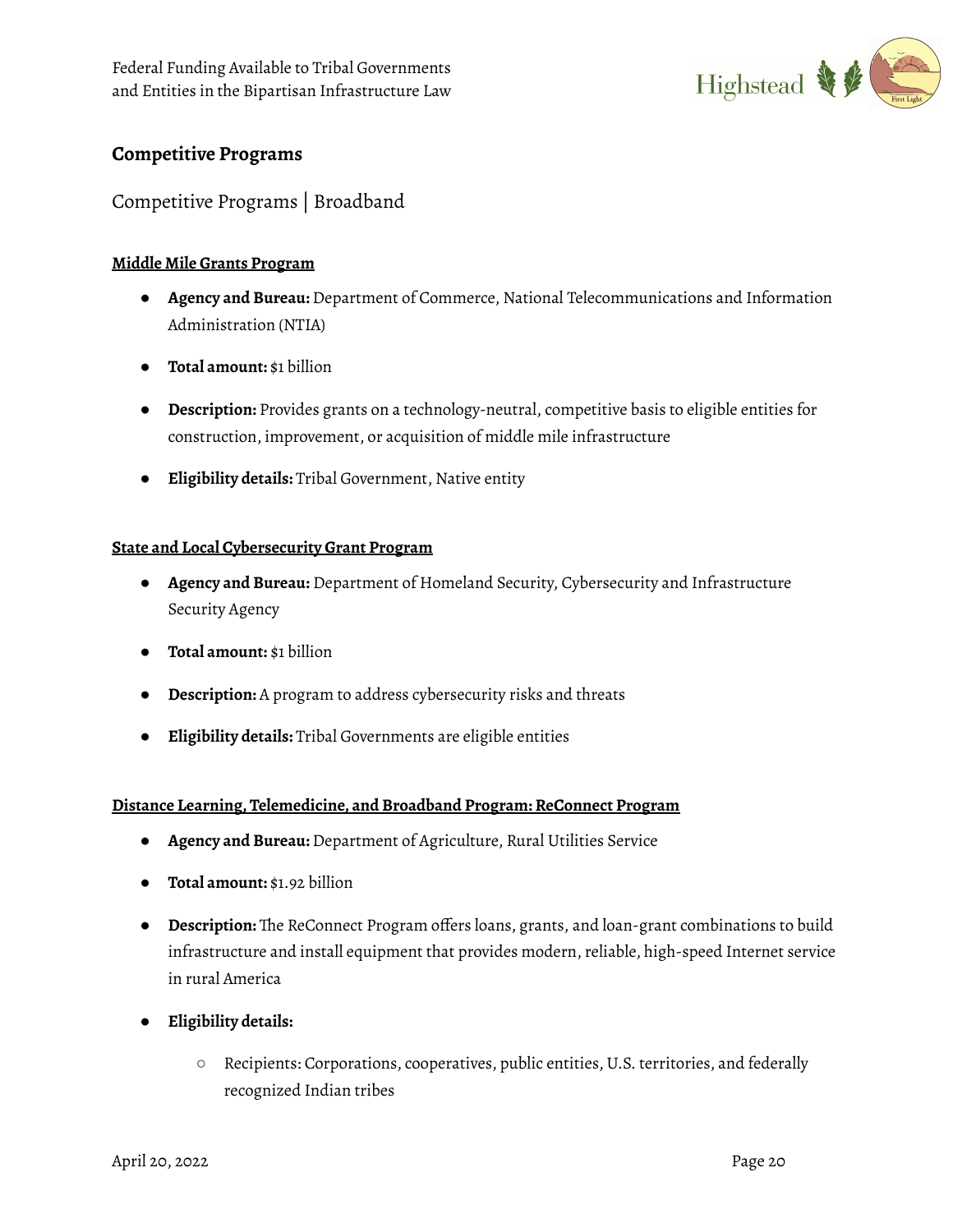

- Eligible Areas: Rural areas where at least 90% of households lack sufficient access to broadband. Sufficientaccessis defined as speeds of at least 10 megabits per second download and 1 megabit per second upload (i.e., 10/1 Mbps).
	- **Tribal Lands**: A certification from the appropriate tribal official is required if service is being proposed over or on tribal lands. The appropriate certification is a Tribal Government Resolution of Consent. The appropriate tribal official is the Tribal Council of the Tribal Government with jurisdiction over the tribal lands at issue. Any applicant that fails to provide a certification to provide service on the tribal lands identified in the PFSA will not be considered for funding.
- **Funding Mechanism:** Loans, grants, and loan/grant combinations
	- 100 Percent Grant for Tribal Governments and Socially Vulnerable Communities Up to \$350,000,000 is available for grants. The maximum amount of grant funds that can be requested in an application is \$25,000,000. However, to encourage broadband deployment in remote areas, if an applicant provides supporting information that demonstrates that the proposed funded service area (PFSA(s)) comprises 100 percent of locations within areas classified by the USDA Economic Research Service as FAR Level 4, the applicant may request up to \$35,000,000. A GIS layer of FAR Level 4 areas can be found on the [ReConnect](https://ruraldevelopment.maps.arcgis.com/apps/webappviewer/index.html?id=e0876d9cc9ef458ea00c199b9680c59b) Program Service Area Map.

## **● Contacts:**

- Timothy Brooks, Rural Development, US Department of Agriculture, General Field Representative, [Timothy.Brooks@usda.gov,](mailto:Timothy.Brooks@usda.gov) Cell Phone: (307) 763-8900
- **○** Rhiannon Hampson, Rural Development, US Department of Agriculture, State Director, State Office,, Phone: (207) 990-9160, TDD/TTY: (207) 942-7331
- **● Links:**
	- **○** <https://www.usda.gov/reconnect/application-workshop-webinar-materials>
	- **○** [https://www.usda.gov/reconnect](https://www.usda.gov/%E2%80%8Breconnect)
	- **○** <https://sgp.fas.org/crs/misc/IF11918.pdf>
	- **○** <https://www.usda.gov/reconnect/program-overview>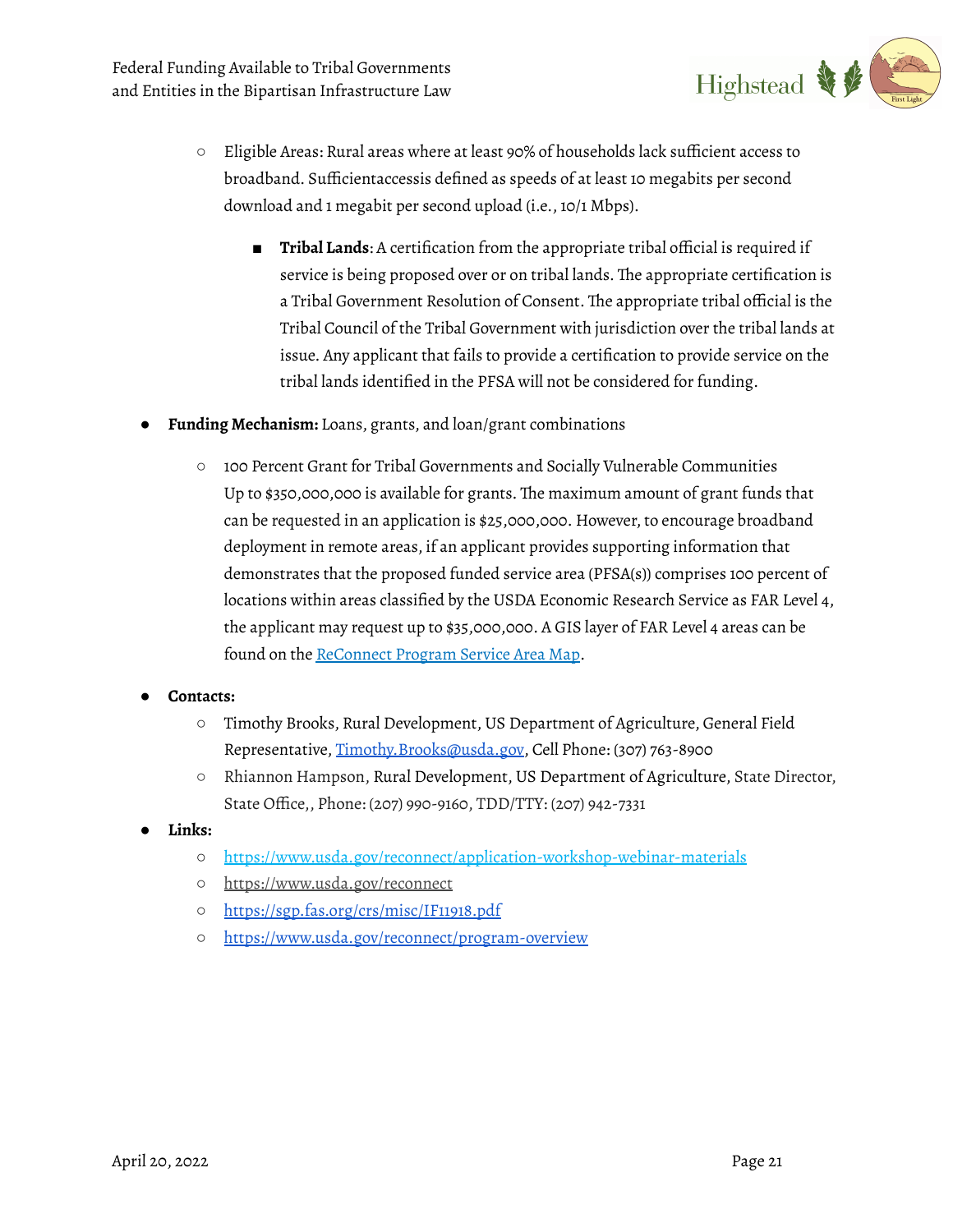

# Competitive Programs | Energy

## **Preventing Outages and Enhancing the Resilience of the Electric Grid**

- **Agency and Bureau:** Department of Energy, Electricity
- **Total amount:** \$5 billion
- **Description:** Provides support for supplemental hardening activities to reduce risks of power lines causing wildfires, and the likelihood and consequence of impacts to the electric grid due to extreme weather, wildfires, and natural disasters.
- **Eligibility details:** Tribes can receive grants

#### **Low-Income Home Energy Assistance**

- **Category:** Energy
- **Agency and Bureau:** Department of Health and Human Services, Administration for Children and Families
- **Total amount:** \$500,000,000
- **Period of Availability:** 2022 2026
- **Description:** The Low-Income Home Energy Assistance Program assists eligible low-income households with their heating and cooling energy costs, bill payment assistance, energy crisis assistance, weatherization and energy-related home repairs
- **Eligible uses:** The Low-Income Home Energy Assistance Program provides federally funded assistance in managing costs associated with home energy bills, energy crises, weatherization and energy-related minor home repairs.
- **Funding mechanism:** Grant
	- *BlockGrant***:** Congress authorizes HHS each year to allocate funding based on a formula that takes into consideration low-income home energy expenditures among other factors. Home energy is defined as a source of space-heating or space-cooling in residential dwellings. Grantees can use funds for heating and/or cooling costs, as well as up to 15 percent of their funding (or 25 percent with a waiver) for weatherization assistance.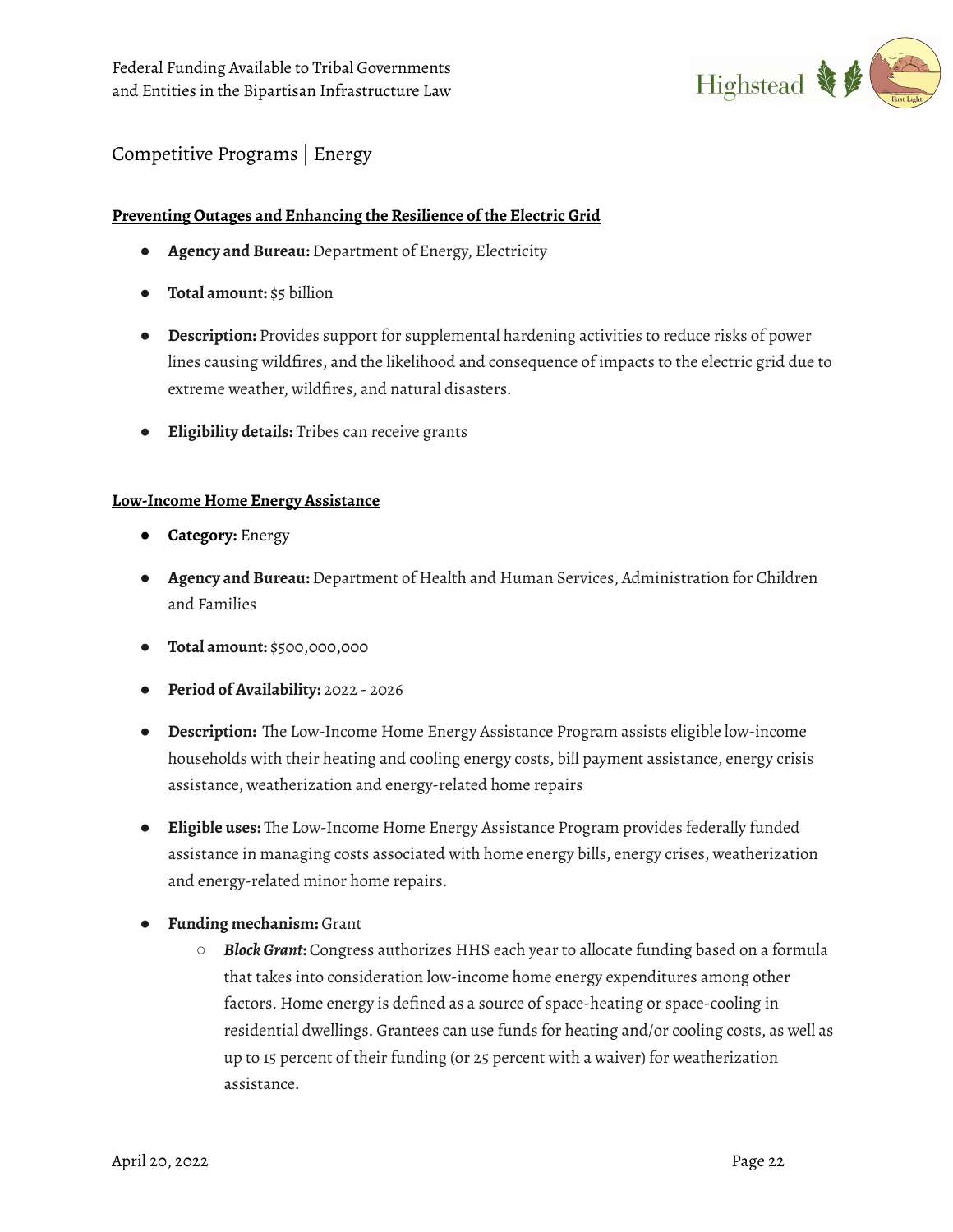

- **Recipients:** States, Territories, Tribal Governments (federally recognized), Tribal Governments (other than federally recognized), Indian Housing Authorities, and Consortia Authorized to Administer the Program by Eligible Tribal Entities
- **Next milestone:** First round of funds released this January, 2022.

## **● History in Maine / Past examples:**

[https://www.king.senate.gov/newsroom/press-releases/collins-king-announce-maine-to-receiv](https://www.king.senate.gov/newsroom/press-releases/collins-king-announce-maine-to-receive-363-million-for-heating-assistance-for-low-income-mainers) [e-363-million-for-heating-assistance-for-low-income-mainers](https://www.king.senate.gov/newsroom/press-releases/collins-king-announce-maine-to-receive-363-million-for-heating-assistance-for-low-income-mainers)

- **● Contacts:**
	- Ms. Kandi Small, LIHEAP Coordinator, Aroostook Band of Micmacs, 7 Northern Road, Presque Isle, Maine 04769, TEL: (207) 764-1972, FAX: (207) 760-1660, E-MAIL: ksmall@micmac-nsn.gov
	- Ms. Amanda Long, Social Services Director, Houlton Band of Maliseet Indians, 13-2 Clover Circle, Houlton, Maine 04730, TEL: 1-877-532-7280 or (207) 532-7260, FAX: (207) 532-7287, E-MAIL: asabatis@maliseets.com
	- Ms. Anastasia Socobasin, Contract Administrator, Passamaquoddy Tribe, Indian Township Tribal Government, P.O. Box 301, Princeton, Maine 04668, TEL: (207) 796-2301 Ext. 221, FAX: (207) 796-2420, E-MAIL: asocobasin@gmail.com
	- Ms. Barbara Newell, LIHEAP Coordinator, Passamaquoddy Tribe at Pleasant Point, Indian Township Tribal Government, P.O. Box 343
	- Perry, Maine 04667, TEL: (207) 853-2600, Ext. 221, FAX: (207) 853-2368 E-MAIL: Bnewell@wabanaki.com
	- Ms. Reese Chavaree-Hildreth, Community Services Coordinator, Department of Human Services, Penobscot Indian Nation, 4 Down Street Indian Island, Maine 04468, TEL: (207) 817-7491, FAX: (207) 817-3167, E-MAIL: Clarice.chavaree@penobscotnation.org
- **● Links:**
	- **○** <https://www.benefits.gov/benefit/1558>
	- Maine Application: [https://www.benefitsapplication.com/program\\_info/ME/LIHEAP](https://www.benefitsapplication.com/program_info/ME/LIHEAP)
	- **○** <https://liheapch.acf.hhs.gov/tribal>

## **New Solar Research andDevelopment**

- **Agency and Bureau:** Department of Energy, Energy Efficiency and Renewable Energy
- **Total amount:** \$20 million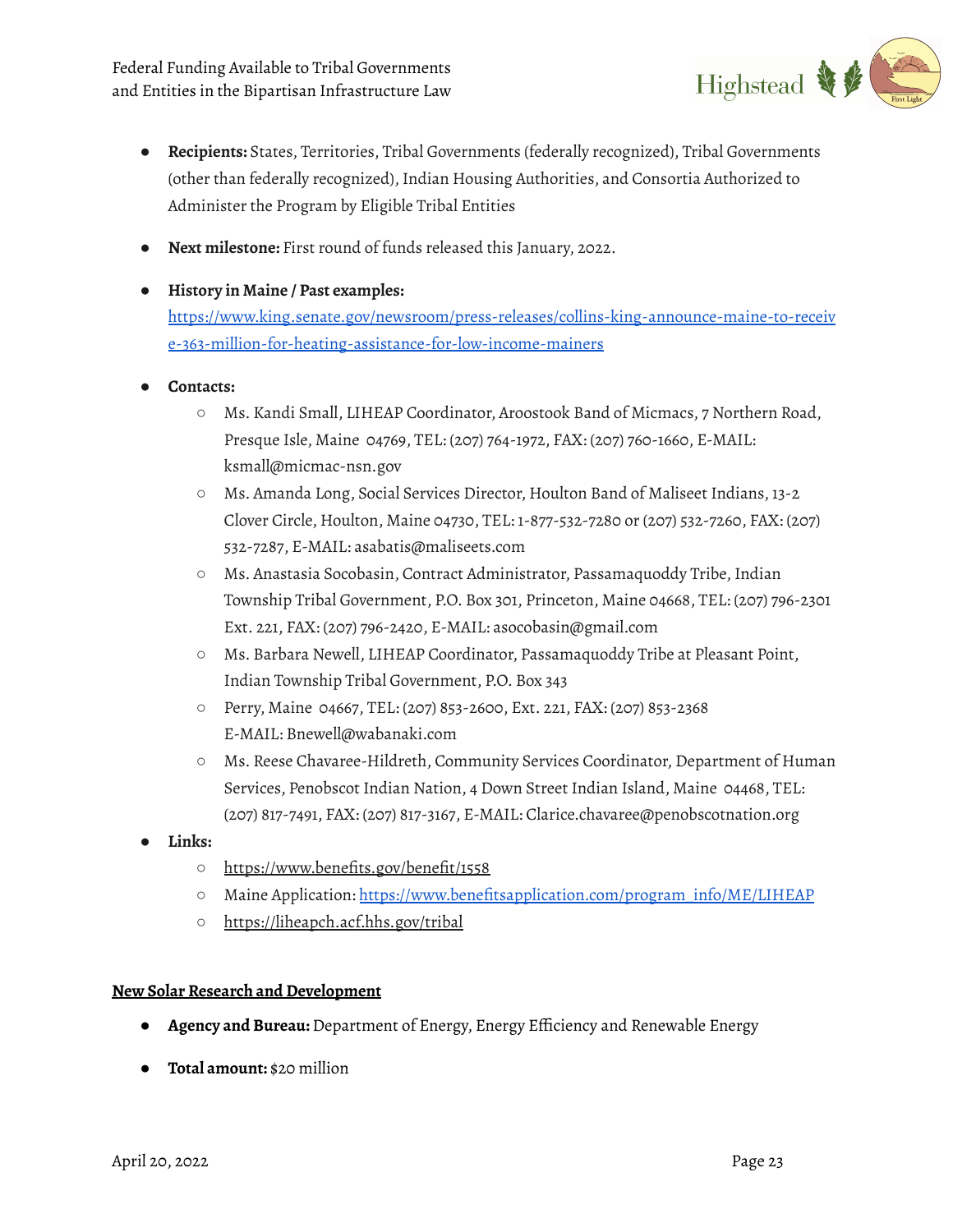Federal Funding Available to Tribal Governments and Entities in the Bipartisan Infrastructure Law



- **Description:** To award financial assistance to eligible entities for research, development, demonstration, and commercialization projects to advance new solar energy manufacturing technologies and techniques.
- **Eligibility details:** Tribal energy development organizations, Indian Tribes, tribal organizations, and Native Hawaiian community organizations are eligible entities.

#### **Solar improvement research and development**

- **Agency and Bureau:** Department of Energy, Energy Efficiency and Renewable Energy
- **Total amount:** \$40 million
- **Description:** To fund research, development, demonstration, and commercialization activities to improve solar energy technologies.
- **Eligibility details:** Tribal energy development organizations, Indian Tribes, tribal organizations, and Native Hawaiian community organizations are eligible entities.

# Competitive Programs | Environment

#### **Coastal Habitat Restoration**

- **Agency and Bureau:** Department of Commerce, National Oceanic and Atmospheric Administration
- **Total amount:** \$490 million
- **Description:** The National Oceanic and Atmospheric Administration's Office of Habitat Conservation will implement the habitat restoration funds through a competitive grants process with the purpose of restoring marine, estuarine, coastal, and Great Lakes ecosystem habitat as well as constructing or protecting ecological features that protect coastal communities from flooding or coastal storms.
- **Eligibility details:** The National Oceanic and Atmospheric Administration's Office of Habitat Conservation protects and restores habitat to sustain fisheries, recover protected species, and maintain resilient coastal ecosystems and communities. Typical projects include removing dams and other barriers, reconnecting coastal wetlands, and rebuilding coral and oyster reefs. The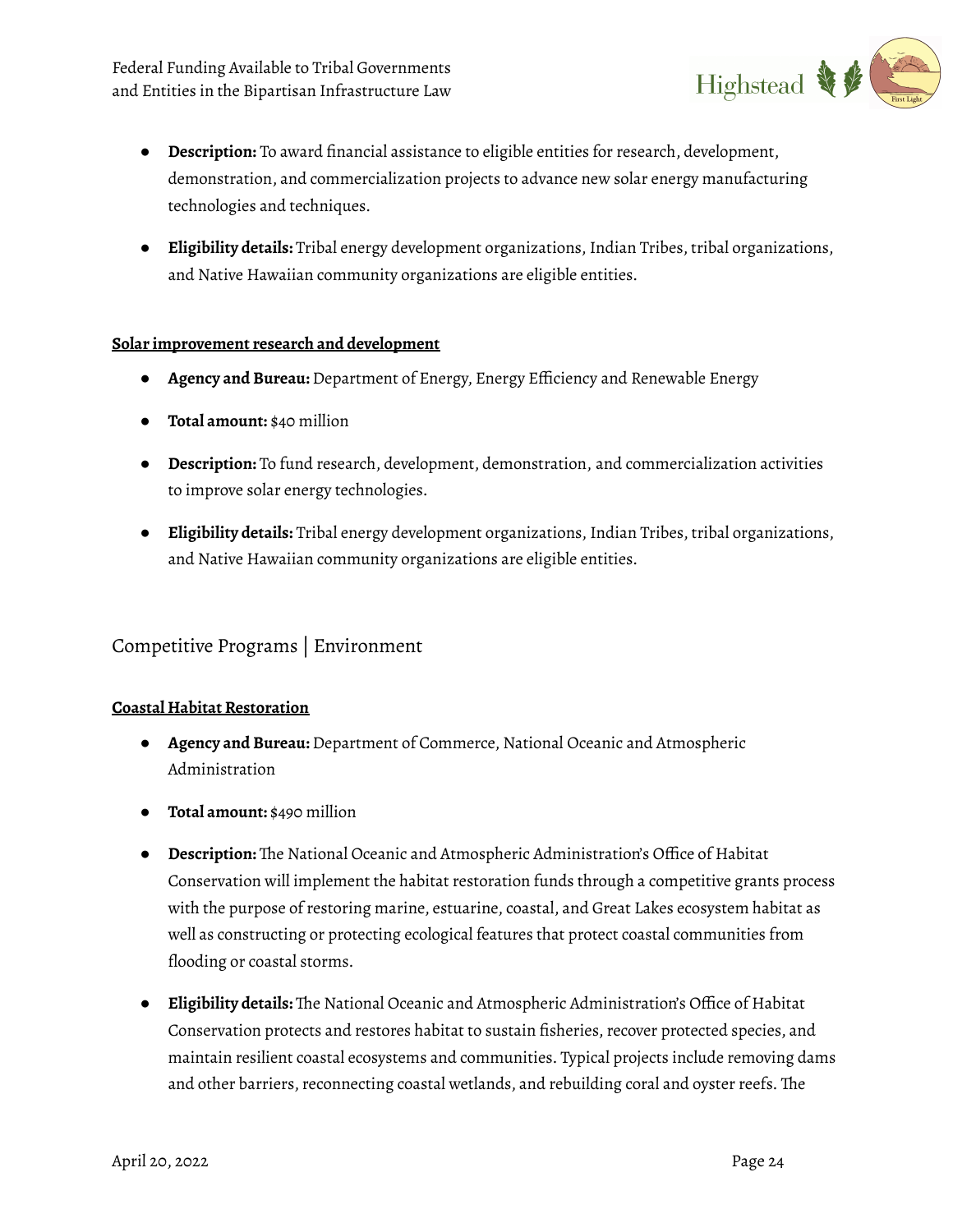

Office of Habitat Conservation will provide technical assistance from project conception to completion and explore ways in which this funding can be used to support underserved communities.

#### **Ecosystem Restoration**

- **Agency and Bureau:** Department of Interior, Forest Service
- **● Total amount:**
	- \$2.13B for the period of fiscal years 2022 through 2026.
- **Description:** To build resilience to the devastating effects of drought and wildfires, boost local economies, put people to work, and strengthen partnerships across State, Tribal, and other partners in restoring important ecosystems and watersheds, supporting Tribal climate resilience, and restoring culturally important lands— all guided by science, traditional knowledge, and best practices for effective restoration.
- **● Eligible uses:**
	- \$300 million shall be for:
		- Entering into contracts, including stewardship contracts or agreements, the purpose of each of which shall be to restore ecological health on not fewer than 10,000 acres of federal land, including Indian forest land or rangeland; and
		- Establishing a Working Capital Fund to fund the requirements of the above contracts;
	- \$200 million shall be for states and tribes to implement restoration projects on federal land pursuant to good neighbor agreements entered into under section 8206 of the Agricultural Act of 2014 or agreements entered into under the Tribal Forest Protection Act of 2004;
	- \$400 million shall be for financial assistance to facilities that purchase and process byproducts from ecosystem restoration projects;
	- **\$400 million shall be for grants to states,territories and tribes for implementing voluntary ecosystem restoration projects on public or private land that (i) prioritizes funding crossboundary projects; and (ii) requires matching funding from the state, territory or tribe**;
	- \$50 million shall be for grants to states and tribes to establish rental programs for portable skidder bridges, bridge mats, or other temporary water crossing structures to minimize stream bed disturbance;
	- \$200 million shall be for invasive species detection, prevention and eradication;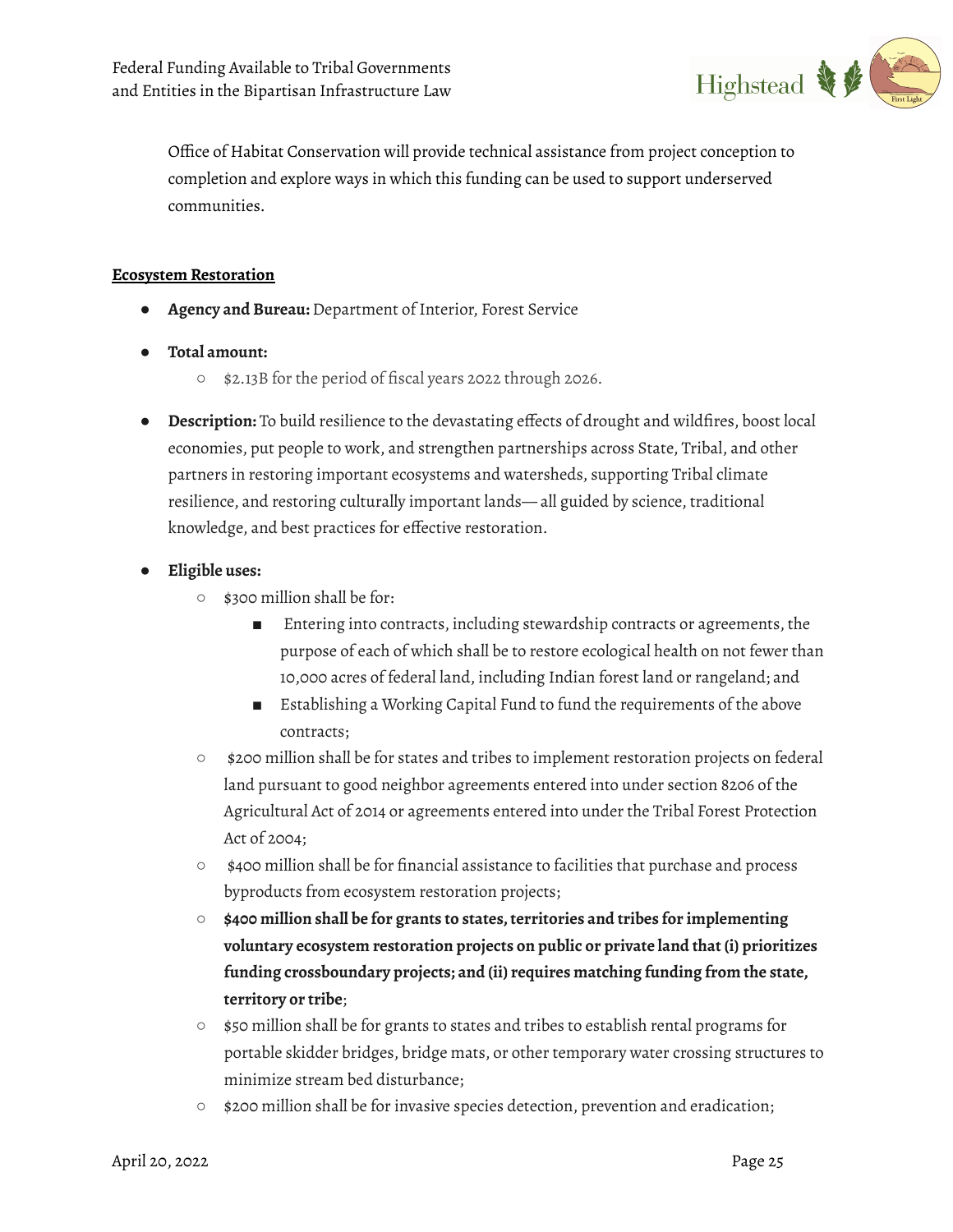

- \$100 million shall be for restoring, preparing or adapting recreation sites on federal land, including Indian forest land or rangeland;
- \$200 million shall be for the restoration of native vegetation and mitigation of environmental hazards on mined land;
- \$200 million shall be for establishing a national revegetation effort on federal and nonfederal land, including to implement the National Seed Strategy for Rehabilitation and Restoration; and
- \$80 million shall be for the establishment of a collaborative-based, landscape-style restoration program to restore water quality or fish passage on federal land, including Indian forest land or rangeland.
- **Funding mechanism:** Grants
- **Recipients:** States, territories of the United States, and Indian Tribes
- **Next milestone:** TBD
- **● Contacts:**
	- Forest Service- Eastern Region, (414)-297-3600
	- Department of Interior- Ecosystem restoration
		- Jonathan Steele, Deputy Director, Office of Policy Analysis, 202-208-4839, [Jonathan\\_Steele@ios.doi.gov](mailto:Jonathan_Steele@ios.doi.gov)
- **● Links:**
	- [https://www.doi.gov/priorities/investing-americas-infrastructure/ecosystem-restoratio](https://www.doi.gov/priorities/investing-americas-infrastructure/ecosystem-restoration) [n](https://www.doi.gov/priorities/investing-americas-infrastructure/ecosystem-restoration)
	- <https://www.doi.gov/sites/doi.gov/files/fy2023-bib-entire-book-508.pdf>
	- <https://crsreports.congress.gov/product/pdf/R/R45219/7>
	- <http://documents.jdsupra.com/2d195fc4-2df3-48a1-b785-2e425b83faa6.pdf>

## **Reduce,Reuse,Recycling Education and Outreach Grants \****NEW***\***

- **Agency and Bureau:** Environmental Protection Agency, State and Tribal Assistance Grants
- **Total amount:** \$75 million
- **Description:** New grant program at EPA to award competitive grants to eligible entities to improve effectiveness of residential and community recycling programs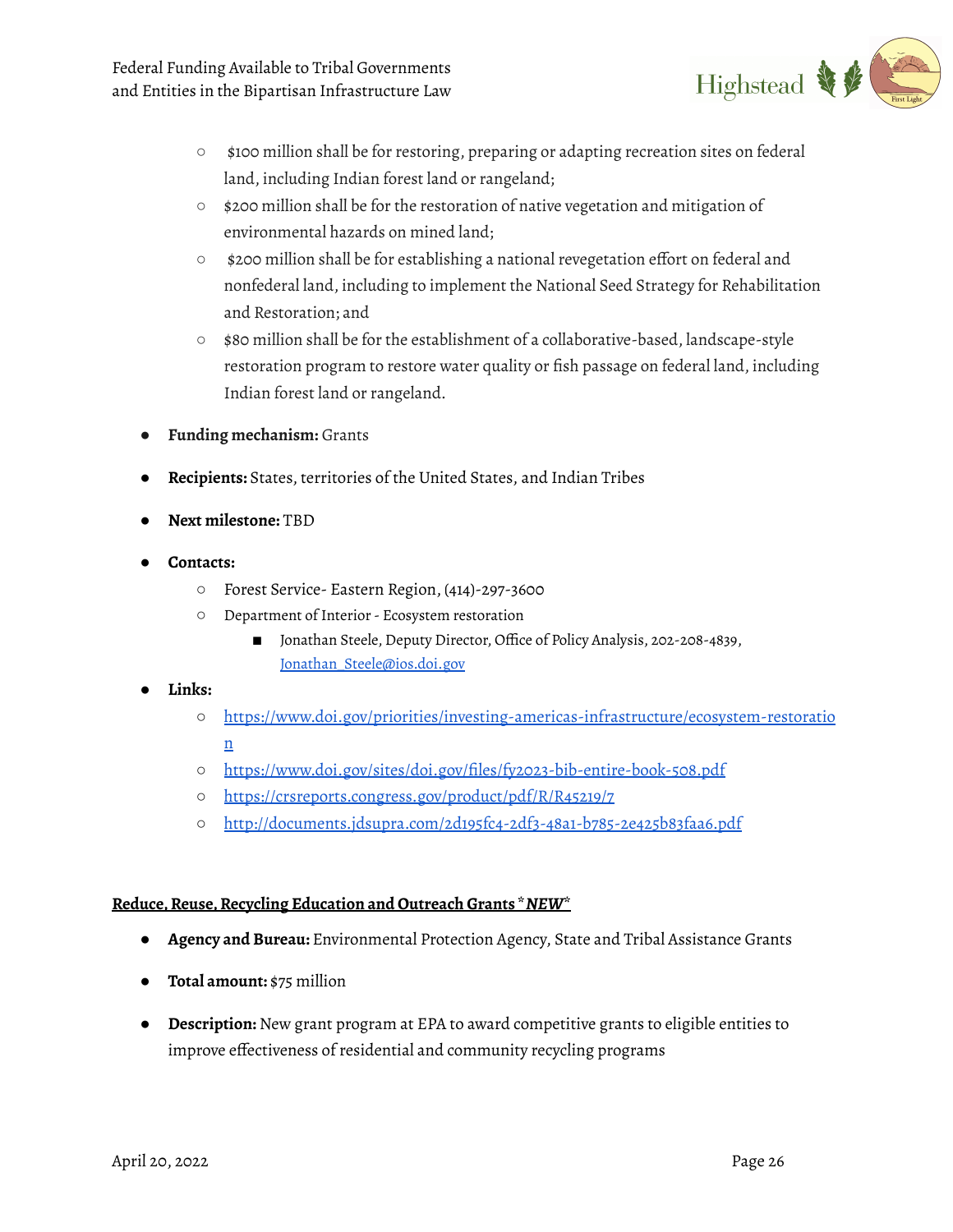Federal Funding Available to Tribal Governments and Entities in the Bipartisan Infrastructure Law



- **Eligible uses:** To award grants focused on improving material recycling, recovery, management, and reduction. To improve the effectiveness of residential and community recycling programs through public education and outreach. Funded projects should inform the public about residential or community recycling programs, provide information about the recycled materials that are accepted, increase collection rates and decrease contamination.
- **Funding mechanism:** Cooperative agreements and / or grants
- **Recipients:** Indian Tribes
- **Next milestone:** Stakeholder outreach and engagement to inform development of grant program to begin: 2nd quarter of 2022, funding opportunity available 4th quarter 2022
- **Links:** [https://www.epa.gov/system/files/documents/2022-02/orcr\\_bil\\_brochure.pdf](https://www.epa.gov/system/files/documents/2022-02/orcr_bil_brochure.pdf)

#### **Save Our Seas 2.0**

- **Agency and Bureau:** Environmental Protection Agency
- **Total amount:** \$275 million
- **Description:** Effort to clean up marine debris
- **Eligibility details:** Grants may be provided to Tribes, Intertribal Consortia

# Competitive Programs | Public Transportation

#### **Clean School Bus Program**

- **Agency and Bureau:** Environmental Protection Agency, State and Tribal Assistance Grants
- **Total amount:** \$5 billion
- **Description:** New EPA program to award grants and rebates for replacement of existing school buses w clean or zero emissions school buses
- **Eligibility details:** Indian Tribes are Eligible Recipients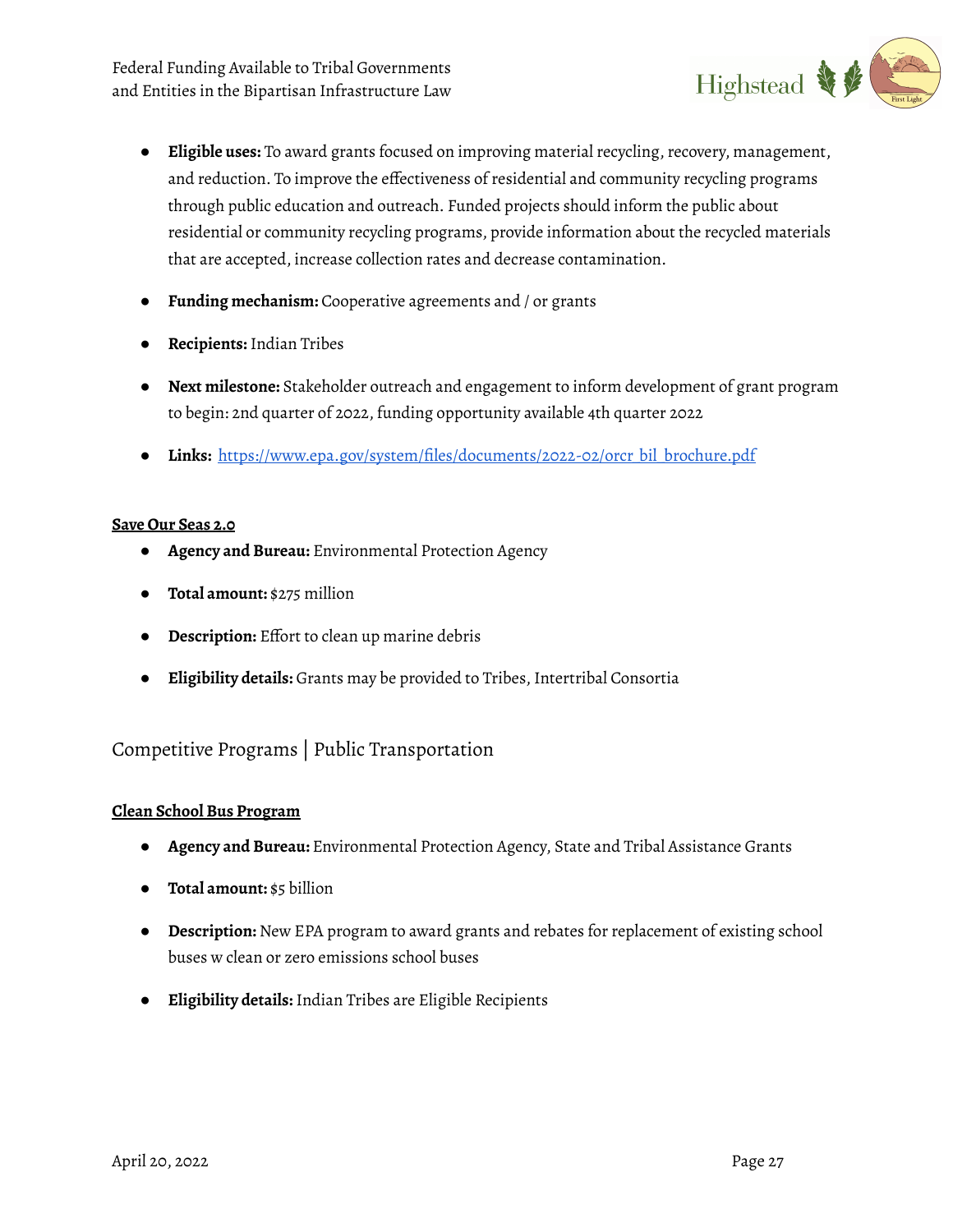

# Competitive Programs | Resilience

#### **Healthy Streets Program**

- **Agency and Bureau:** Department of Transportation
- **Total amount:** \$500 million
- **Description:** New program: Goal: deploy cool pavement and porous pavement, and expand tree cover
- **Eligibility details:** Tribes are an eligible entity to apply for grants

# Competitive Programs | Roads, Bridges, and Major Projects

#### **Reconnecting Communities Pilot Program**

- **Agency and Bureau:** Department of Transportation, Federal Highway Administration
- **Total amount:** \$1 billion
- **Description:** Reconnecting Communities Pilot Program will restore community connectivity by removing, retrofitting, or mitigating highways or other transportation facilities that create barriers to community connectivity, including to mobility, access, or economic development
- **Eligibility details:** Tribal governments may apply

#### **Active Transportation Infrastructure Investment Program**

- **Agency and Bureau:** Department of Transportation, Federal Highway Administration
- **Total amount:** \$1 billion
- **Description:** Funds projects that create or connect active infrastructure (biking, walking)
- **Eligibility details:** Authorizes contracts with Tribes

#### **National Culvert Removal,Replacement, and Restoration Grants**

- **Agency and Bureau:** Department of Transportation, Office of the Secretary
- **Total amount:** \$1 billion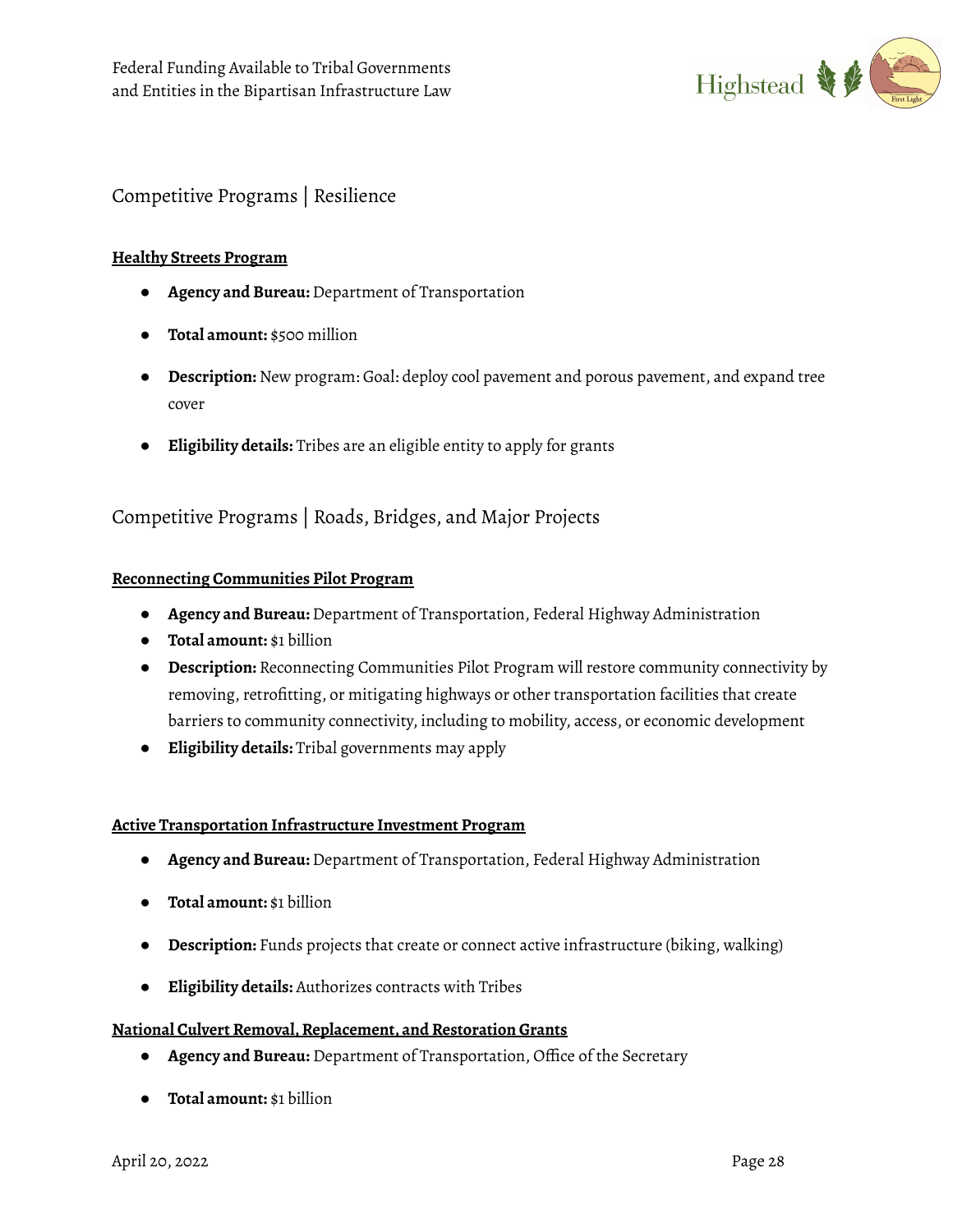

- **Description:** The Office of the Secretary's National Culvert Removal, Replacement and Restoration program provides supplemental funding for grants to a State, local government, or an Indian Tribe on a competitive basis for projects that replace, remove, and/or repair culverts or weirs.
- **Eligibility details:** Tribes are eligible

# Competitive Programs | Safety

#### **Wildlife Crossings Pilot Program**

- **Agency and Bureau:** Department of Transportation, Federal Highway Administration
- **Total amount:** \$350 million
- **Description:** The Wildlife Crossings Pilot program will support projects that seek to reduce the number of wildlife-vehicle collisions, and in carrying out that purpose, improve habitat connectivity
- **Eligibility details:** Tribes are eligible to apply for the pilot program

## **Safe Streets and Roads for All Program**

- **Agency and Bureau:** Department of Transportation, Office of the Secretary
- **Total amount:** \$1 billion
- **Description:** New program to support local initiatives to prevent death and serious injury on roads and streets
- **Eligibility details:** Federally recognized Tribes are eligible to receive grants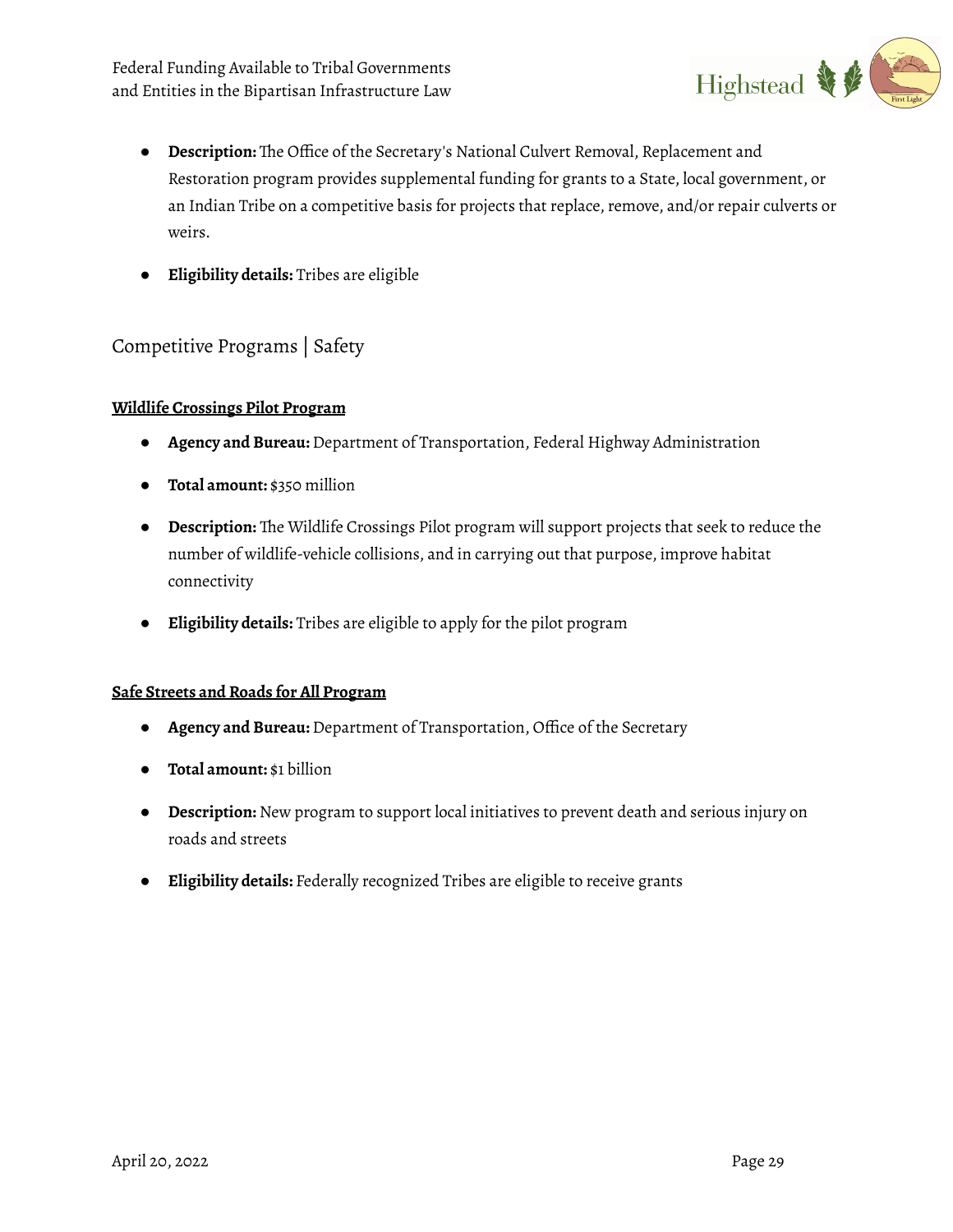

# **Appendix**

## **Presentation:**

[https://docs.google.com/presentation/d/1d6JWioLPJJ\\_sW3zSSmAqjwlBaxBTrqda/edit#slide=id.p8](https://docs.google.com/presentation/d/1d6JWioLPJJ_sW3zSSmAqjwlBaxBTrqda/edit#slide=id.p8)

# **FullInfrastructure Law:**

<https://www.congress.gov/bill/117th-congress/house-bill/3684/text>

# **Spreadsheet:**

[https://docs.google.com/spreadsheets/d/1F3PSOqpngVc2jup5tlmWd0VdxZowmlpFrhHg9Ck72Bc/edit#gi](https://docs.google.com/spreadsheets/d/1F3PSOqpngVc2jup5tlmWd0VdxZowmlpFrhHg9Ck72Bc/edit#gid=0)  $d=0$ 

# **Resources:** (See Below)

https://docs.google.com/document/d/1UlcYdm5IS-\_EGzSeFPG3TcBQtuoh3z5W0dB9qOwAibI/edit?usp= sharing

# **White House [Infrastructure](https://www.whitehouse.gov/wp-content/uploads/2022/01/BUILDING-A-BETTER-AMERICA_FINAL.pdf) Law Guidebook:**

This guidebook is a roadmap to the funding available under the law.It explains, in as much detail as currently available, how much funding is available at the program level.

[https://www.whitehouse.gov/wp-content/uploads/2022/01/BUILDING-A-BETTER-AMERICA\\_FINAL.pd](https://www.whitehouse.gov/wp-content/uploads/2022/01/BUILDING-A-BETTER-AMERICA_FINAL.pdf) [f](https://www.whitehouse.gov/wp-content/uploads/2022/01/BUILDING-A-BETTER-AMERICA_FINAL.pdf)

## **White House BIL Fact Sheet for Tribal [Communities:](https://www.whitehouse.gov/briefing-room/statements-releases/2021/11/18/fact-sheet-president-bidens-bipartisan-infrastructure-law-advances-economic-and-public-health-opportunities-for-tribal-communities/#:~:text=This%20legislation%20invests%20more%20than,Drinking%20Water%20for%20Tribal%20Communities)**

White House Fact Sheet on Bipartisan Infrastructure Law investments in Tribal Communities. [https://www.whitehouse.gov/briefing-room/statements-releases/2021/11/18/fact-sheet-president-bidens](https://www.whitehouse.gov/briefing-room/statements-releases/2021/11/18/fact-sheet-president-bidens-bipartisan-infrastructure-law-advances-economic-and-public-health-opportunities-for-tribal-communities/#:~:text=This%20legislation%20invests%20more%20than,Drinking%20Water%20for%20Tribal%20Communities) [-bipartisan-infrastructure-law-advances-economic-and-public-health-opportunities-for-tribal-commu](https://www.whitehouse.gov/briefing-room/statements-releases/2021/11/18/fact-sheet-president-bidens-bipartisan-infrastructure-law-advances-economic-and-public-health-opportunities-for-tribal-communities/#:~:text=This%20legislation%20invests%20more%20than,Drinking%20Water%20for%20Tribal%20Communities) [nities/#:~:text=This%20legislation%20invests%20more%20than,Drinking%20Water%20for%20Tribal%20](https://www.whitehouse.gov/briefing-room/statements-releases/2021/11/18/fact-sheet-president-bidens-bipartisan-infrastructure-law-advances-economic-and-public-health-opportunities-for-tribal-communities/#:~:text=This%20legislation%20invests%20more%20than,Drinking%20Water%20for%20Tribal%20Communities) **[Communities](https://www.whitehouse.gov/briefing-room/statements-releases/2021/11/18/fact-sheet-president-bidens-bipartisan-infrastructure-law-advances-economic-and-public-health-opportunities-for-tribal-communities/#:~:text=This%20legislation%20invests%20more%20than,Drinking%20Water%20for%20Tribal%20Communities)** 

# **White House BIL Playbook for Rural [Communities:](https://www.whitehouse.gov/build/rural/?utm_source=build.gov)**

This playbook is intended to help rural communities understand the available funding for infrastructure provided by the Bipartisan Infrastructure Law and other sources – offering information on the "what, where, and how" to apply for federal infrastructure dollars.

[https://www.whitehouse.gov/build/rural/?utm\\_source=build.gov](https://www.whitehouse.gov/build/rural/?utm_source=build.gov)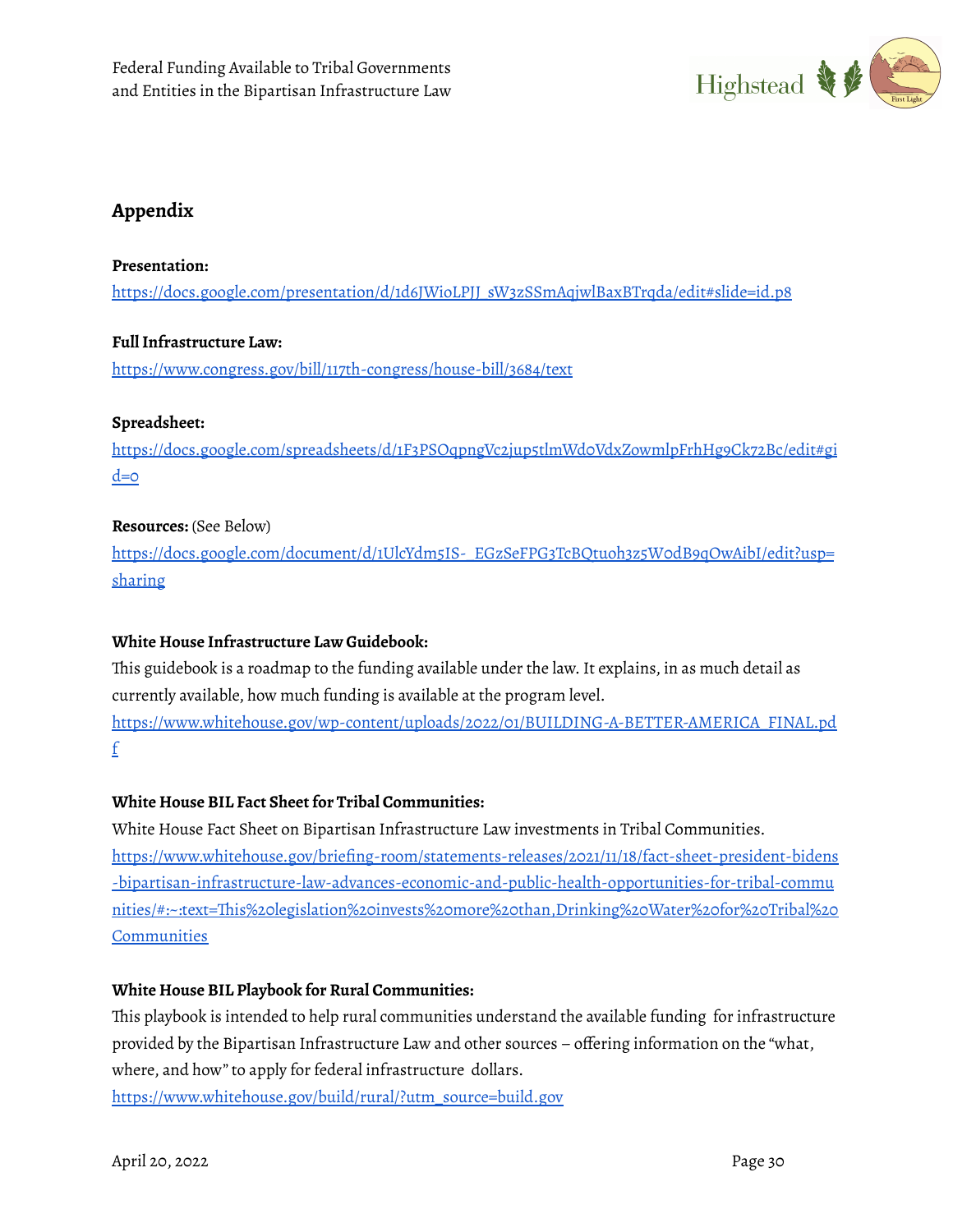

#### **Rural Cost Share [Analysis:](https://www.whitehouse.gov/wp-content/uploads/2022/04/Rural-Cost-Share-Analysis.xlsx)**

A list of over 100 programs with cost share or matching requirement waivers and flexibilities under the Bipartisan Infrastructure Law, so no one has to hire a lobbyist to access their government or learn about eligibility.

<https://www.whitehouse.gov/wp-content/uploads/2022/04/Rural-Cost-Share-Analysis.xlsx>

#### **Senate [Committee](https://www.indian.senate.gov/sites/default/files/2021-11-08%20Top%20Line%20Summary%20SCIA%20%28FINAL%29.pdf) on Indian Affairs IIJA Summary:**

Senate Committee on Indian Affairs Top Line Summary on the Bipartisan Infrastructure Law. Organized by federal agency.

[https://www.indian.senate.gov/sites/default/files/2021-11-08%20Top%20Line%20Summary%20SCIA%20](https://www.indian.senate.gov/sites/default/files/2021-11-08%20Top%20Line%20Summary%20SCIA%20%28FINAL%29.pdf) [%28FINAL%29.pdf](https://www.indian.senate.gov/sites/default/files/2021-11-08%20Top%20Line%20Summary%20SCIA%20%28FINAL%29.pdf)

#### **Department of [Transportation](https://www.transportation.gov/sites/dot.gov/files/2022-01/BIL_Maine.pdf) Maine Infrastructure:**

Department of Transportation fact sheet on Infrastructure Funding for Maine. [https://www.transportation.gov/sites/dot.gov/files/2022-01/BIL\\_Maine.pdf](https://www.transportation.gov/sites/dot.gov/files/2022-01/BIL_Maine.pdf)

## **NCAI Topline Summary of Tribal [Provisions:](https://www.ncai.org/HR_3684_Topline_Summary_-_Final_draft.pdf)**

National Congress of American Indians' Topline Summary on Tribal Provisions in the Bipartisan Infrastructure Law. Organized by funding category. [https://www.ncai.org/HR\\_3684\\_Topline\\_Summary\\_-\\_Final\\_draft.pdf](https://www.ncai.org/HR_3684_Topline_Summary_-_Final_draft.pdf)

#### **NCAI Full [Legislative](https://ncai.org/HR_3684_-_Full_Legislative_Analysis_-FINAL-_8.11.21.pdf) Analysis:**

National Congress of American Indians' Full Legislative Analysis on Tribal Provisions in the Bipartisan Infrastructure Law. Organized by funding category. https://ncai.org/HR\_3684 - Full\_Legislative\_Analysis\_-FINAL-\_8.11.21.pdf

#### **[Department](https://www.doi.gov/sites/doi.gov/files/esb46-04970-bipartisan-infrastructure-law-consultation-for-tribal-leaders-12-20-2021.pdf) of the Interior BIL Fact Sheet for Tribal Leaders:**

The Department of the Interior received a \$466 million investment for the Bureau of Indian Affairs for infrastructure projects and climate resiliency initiatives. This document details BIA funding as well as other relevant DOI programs.

[https://www.doi.gov/sites/doi.gov/files/esb46-04970-bipartisan-infrastructure-law-consultation-for-tri](https://www.doi.gov/sites/doi.gov/files/esb46-04970-bipartisan-infrastructure-law-consultation-for-tribal-leaders-12-20-2021.pdf) [bal-leaders-12-20-2021.pdf](https://www.doi.gov/sites/doi.gov/files/esb46-04970-bipartisan-infrastructure-law-consultation-for-tribal-leaders-12-20-2021.pdf)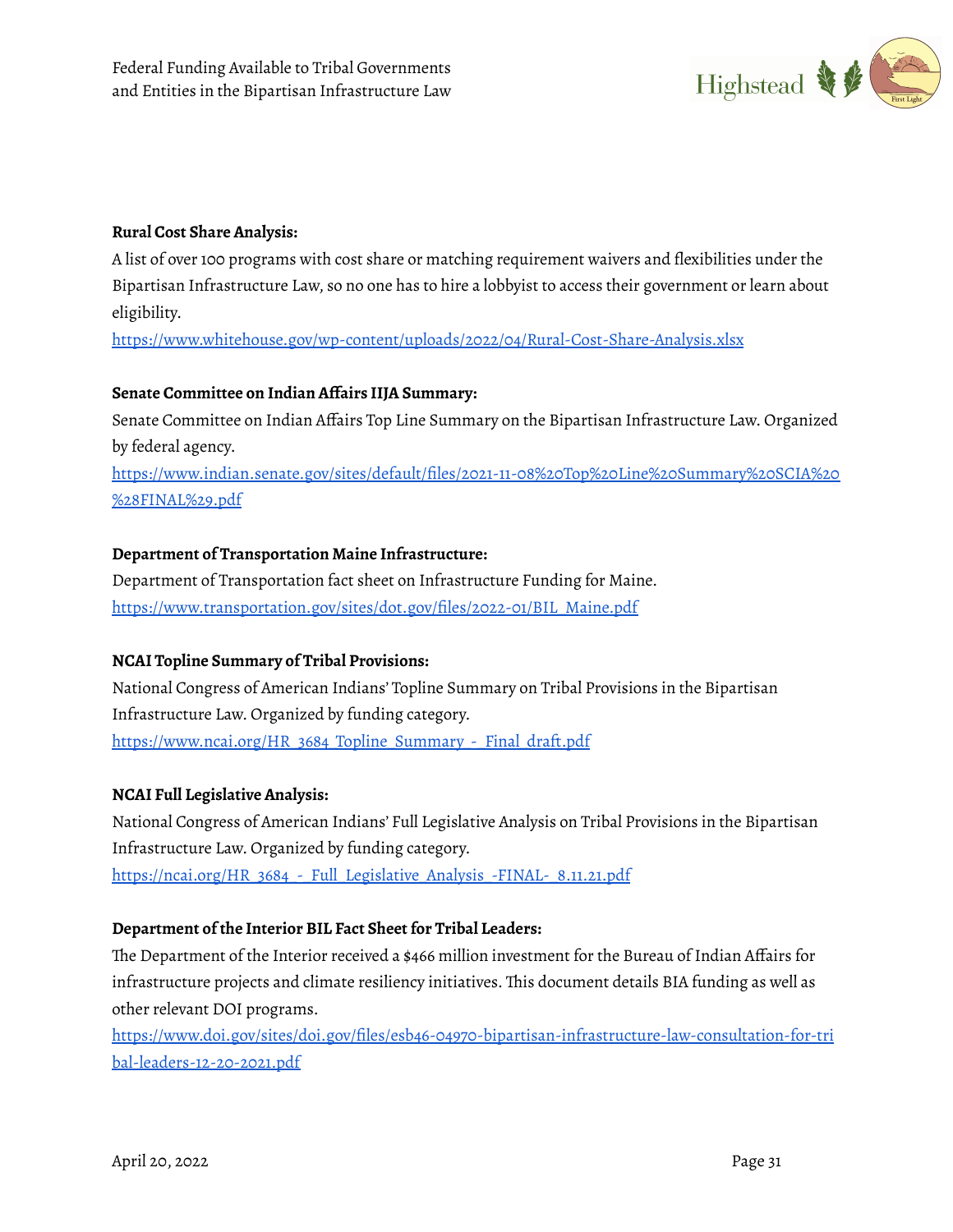

#### **Bureau [ofIndian](https://www.bia.gov/sites/bia.gov/files/assets/as-ia/opa/pdf/Indian%20Affairs%20BIL%20Spend%20Plan_FINAL.pdf) Affairs BIL Spend Plan**:

The Bureau of Indian Affairs'Implementation Plan for the Bipartisan Infrastructure Law.Includes BIA projects for Irrigation and Power, Safety of Dams and Water Sanitation Construction, and Climate Resilience and Relocation.

[https://www.bia.gov/sites/bia.gov/files/assets/as-ia/opa/pdf/Indian%20Affairs%20BIL%20Spend%20Pla](https://www.bia.gov/sites/bia.gov/files/assets/as-ia/opa/pdf/Indian%20Affairs%20BIL%20Spend%20Plan_FINAL.pdf) [n\\_FINAL.pdf](https://www.bia.gov/sites/bia.gov/files/assets/as-ia/opa/pdf/Indian%20Affairs%20BIL%20Spend%20Plan_FINAL.pdf)

#### **BIL [Legislative](https://www.naco.org/resources/legislative-analysis-counties-bipartisan-infrastructure-law) Analysis for Counties:**

The National Association of Counties' overview on funding in the Bipartisan Infrastructure Law.Includes visuals of funding breakdowns and highlights several programs in each funding category. <https://www.naco.org/resources/legislative-analysis-counties-bipartisan-infrastructure-law>

# Research Organization:

#### **Funding types**

**"For Tribes Only" Programs:** Only Tribal governments and some organizations are eligible to apply for and receive this funding.

**"Set Aside" Programs:** A certain percentage / portion of funding for this program must be allocated to Tribal governments and and some organizations

**Competitive Programs:** Tribal entities are eligible to apply for and receive this funding alongside other entities such as states.

#### **Program Categories**

**Resilience:** Historic investment in the resiliency of our infrastructure to climate change, cybersecurity risks, and other hazards.

**Broadband:** Programs ensure that every American has access to reliable high-speed internet through a historic investment in broadband infrastructure deployment. The legislation will also help lower prices for internet service and help close the digital divide, so that more Americans can make full use of internet access.

**Environment:** Programs remediate legacy pollution and other environmental harms as well as restore the ecological health of federal and private lands and waters.